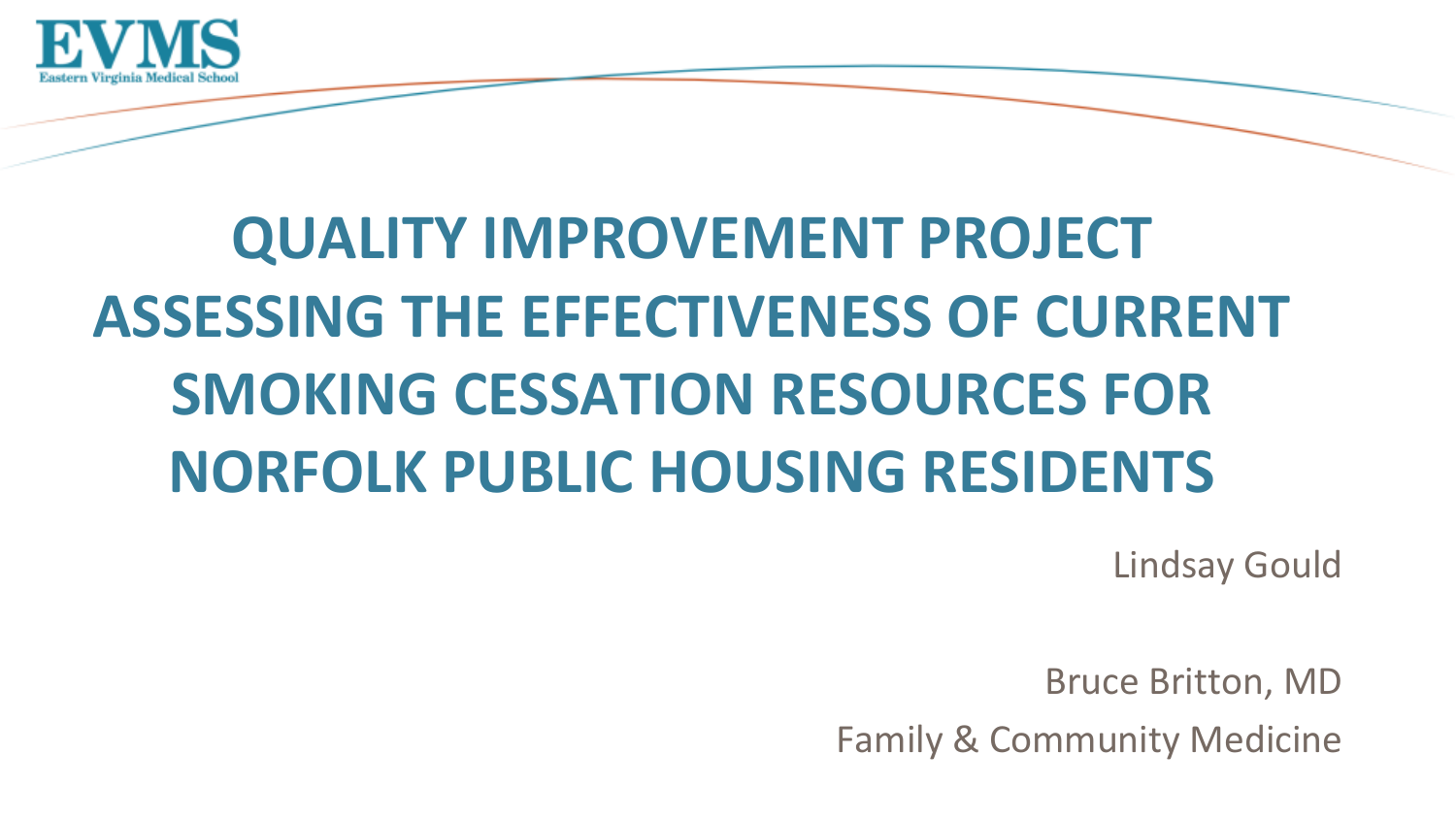

## **Introduction**

□ Cigarette smoking – leading preventable cause of mortality and morbidity in the US

- $\Box$  1/3 of all US cancer-related deaths
- $\Box$  87% of lung cancer cases result from smoking<sup>1</sup>
- □ Disproportionately high smoking rates exist among racial minorities and populations with low education, income, & occupational status $2,3$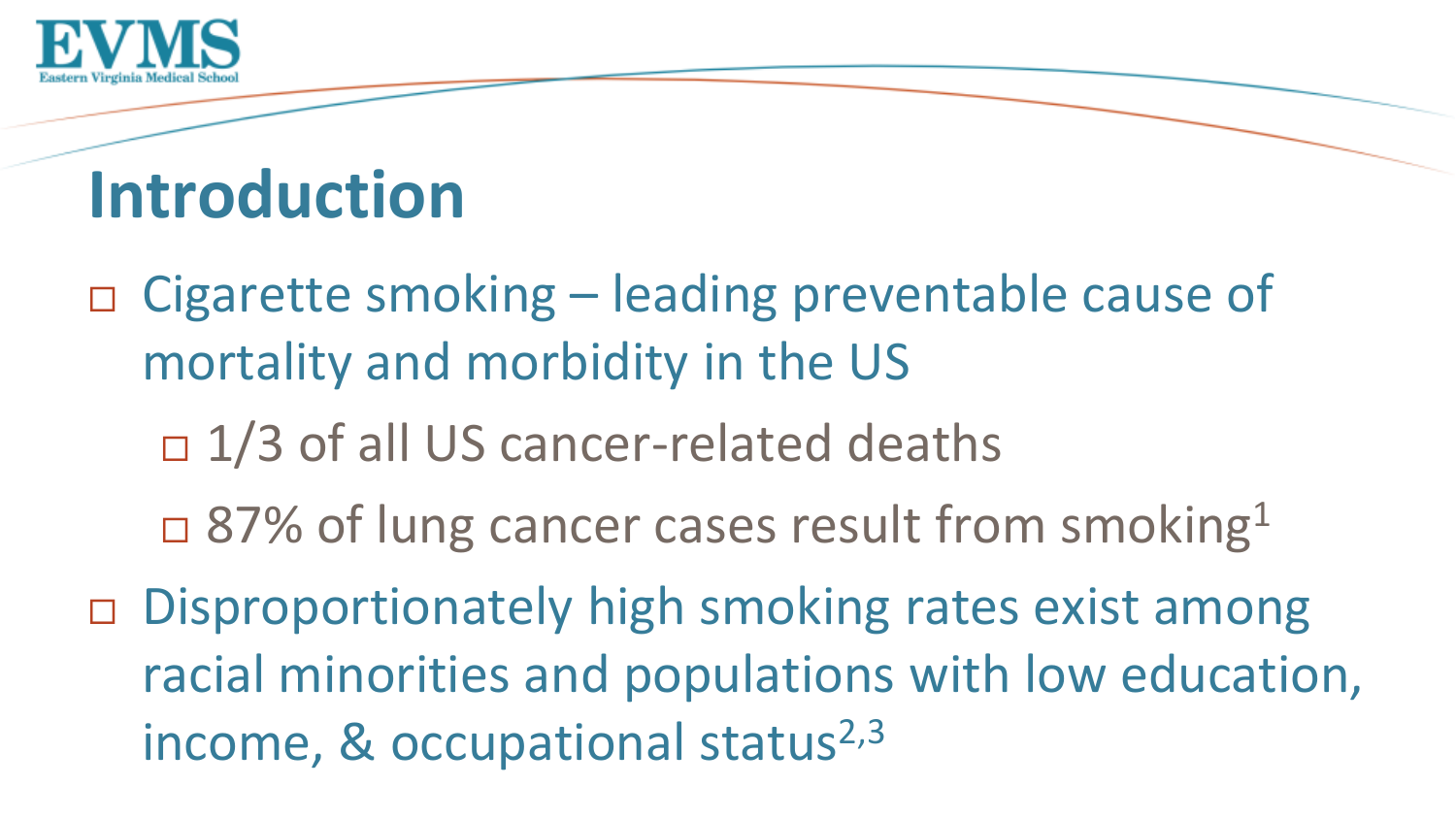

## **Introduction, cont.**

- □ Smoking has striking impact on SES and racial/ethnic disparities in cancer morbidity and mortality
- □ Major contributor may be limited access to effective smoking cessation resources
- □ Low health literacy may serve as critical and independent risk factor for poor cessation outcomes among low-socioeconomic status, racially/ethnically diverse smokers<sup>25</sup>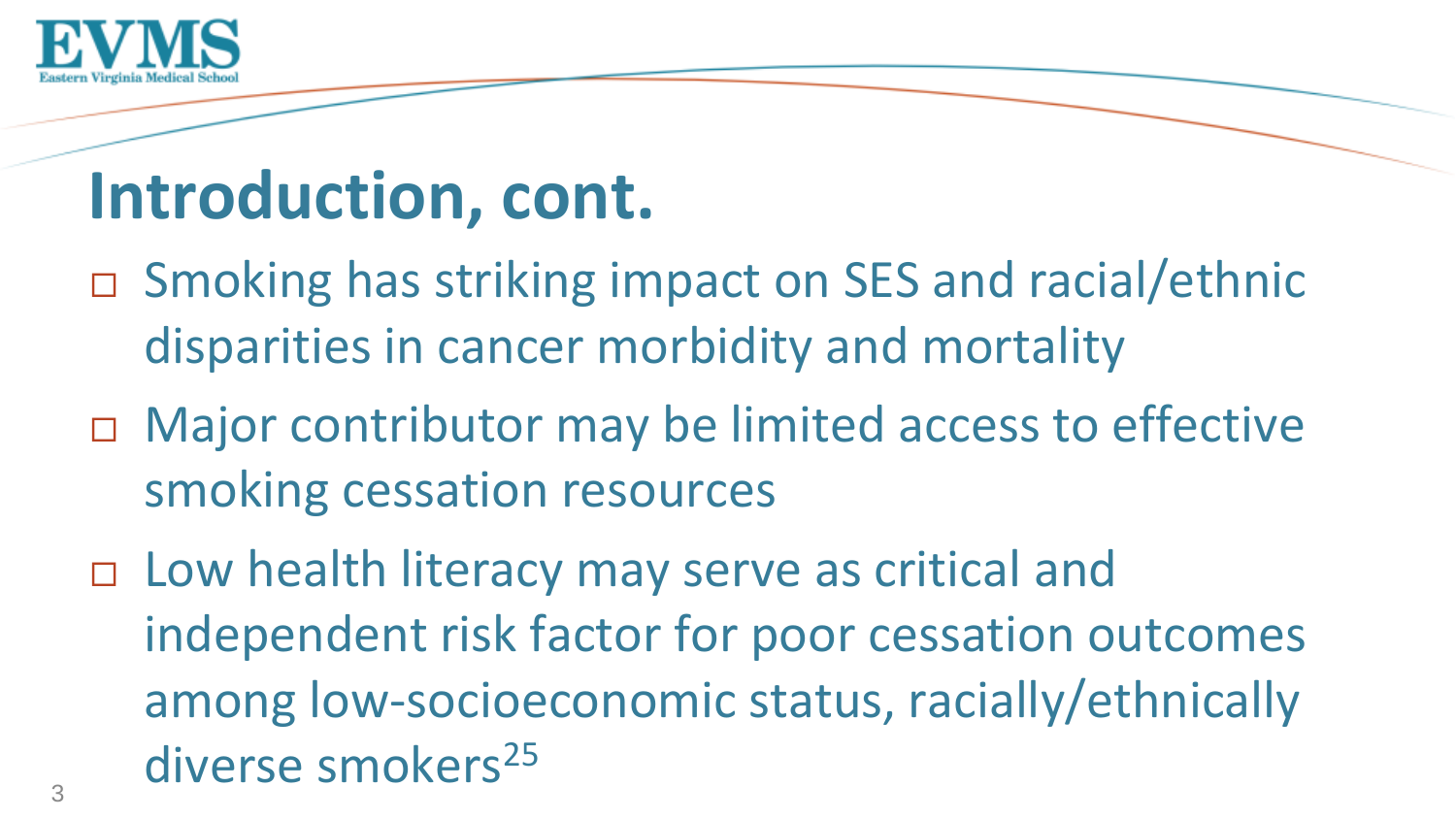

# **Health Literacy**

### Health literacy definition:

 $\Box$  the degree to which individuals have the capacity to obtain, process, and understand basic health information and services<sup>4</sup>

□ 2003 National Assessment of Health Literacy found that 36% of U.S. adult population has basic or below basic health literacy level<sup>5</sup>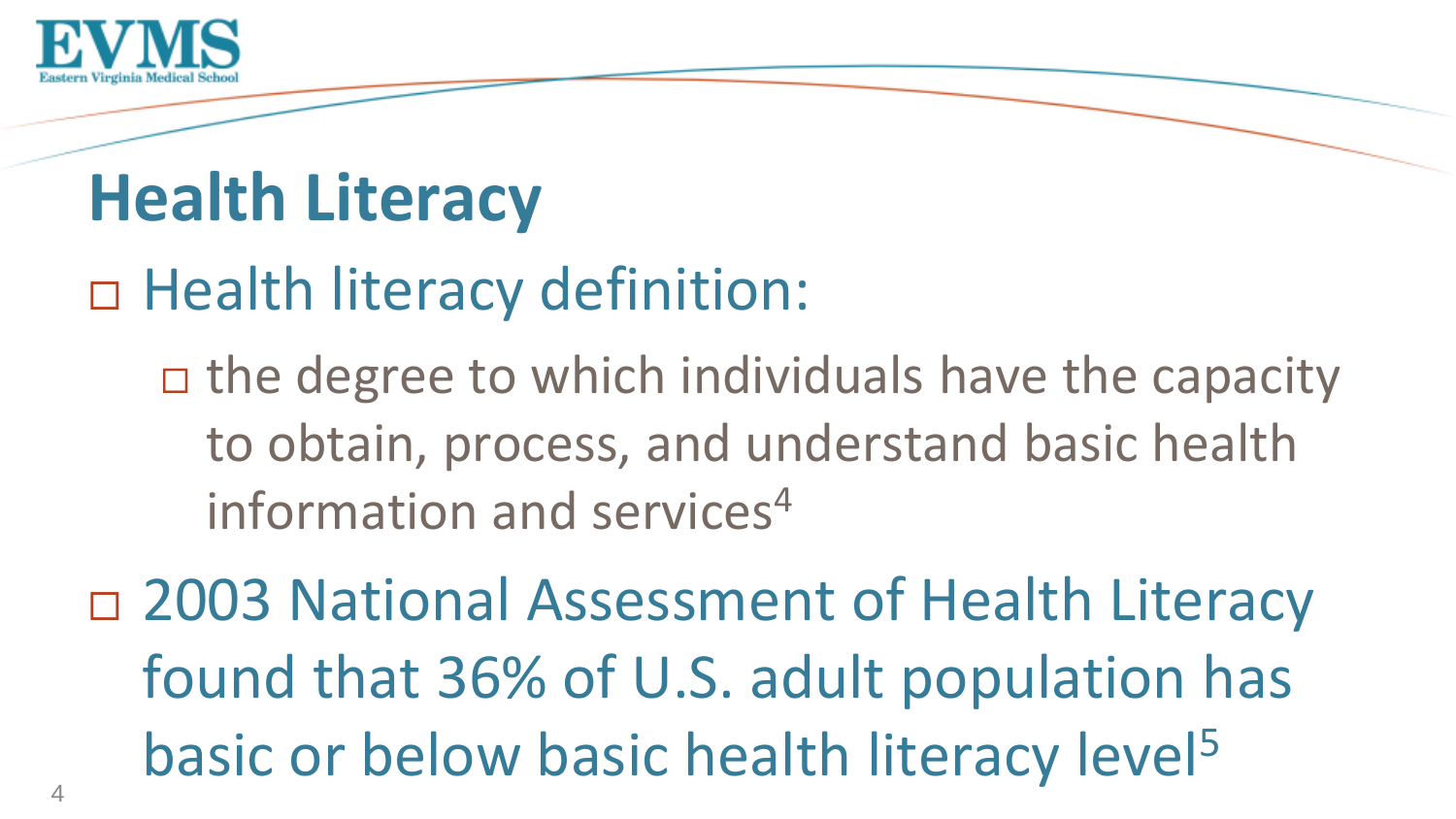

## **Implications of Inadequate Health Literacy**

- □ Serious challenges understanding and acting on health information including...
	- Wording on medication bottles
	- Food labels
	- Appointment slips
	- $\Box$  Discharge instructions
	- Informed consent documents
- Medical forms
- $\Box$  Insurance applications
- Medical bills
- $\Box$  Health education materials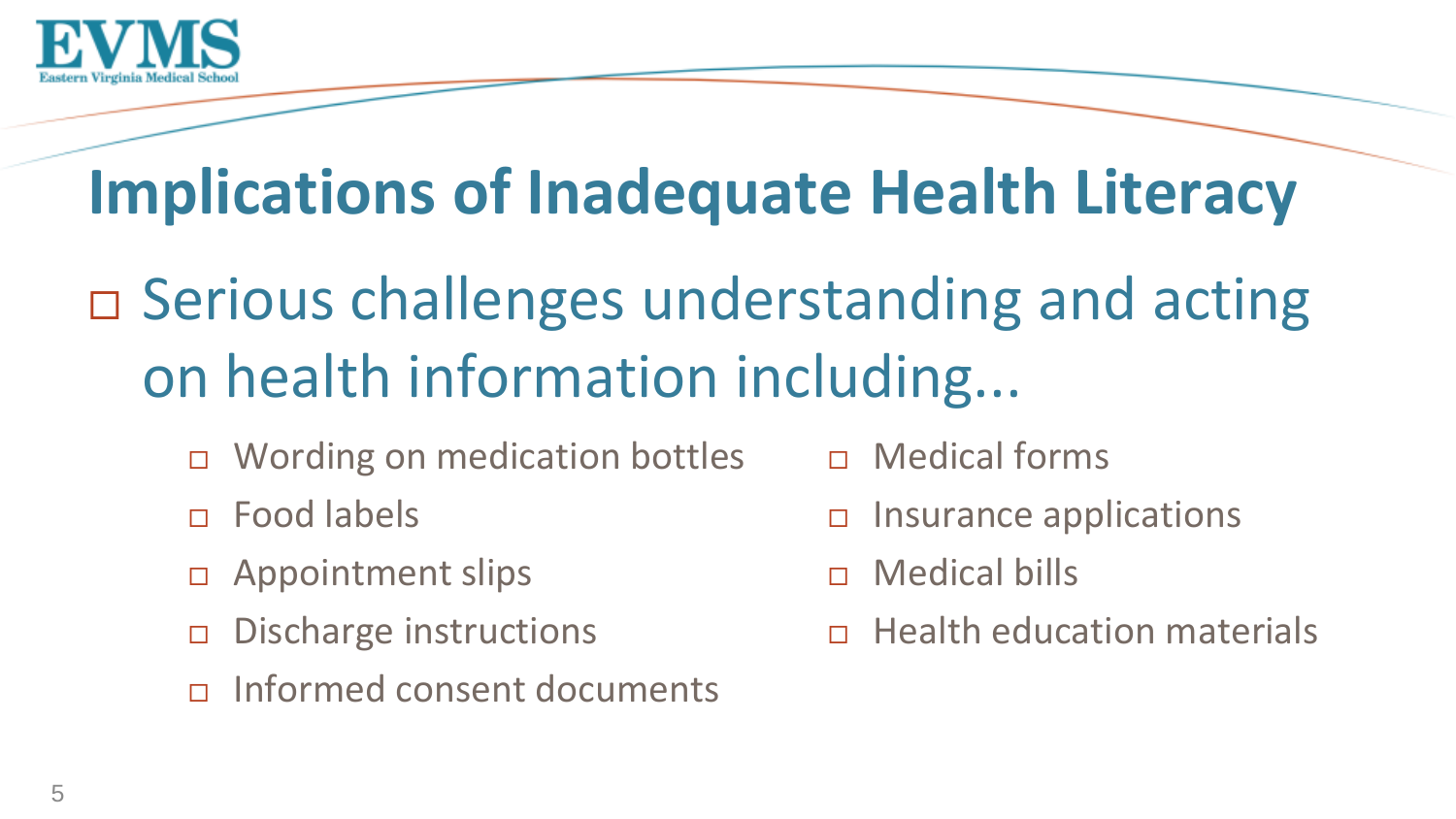

#### **Health Literacy and Patient Education Materials**

#### □ U.S. adults on average =  $8<sup>th</sup>$  grade reading level<sup>6</sup>

- □ Healthcare organizations such as National Work Group on Cancer and Health<sup>19</sup>, American Medical Association<sup>20</sup>, and National Institutes of Health<sup>21</sup> recommend readability of patient information materials should be no higher than sixth-grade level
- □ Centers for Disease Control and Prevention recommends the readability to be lower than eighth-grade level<sup>22</sup>
- 75% of patient education materials written at high school or college reading level<sup>6</sup>
- Giving patients written information is vital in reinforcing verbal instructions
	- $\Box$  Therefore vital to ensure readability of patient education materials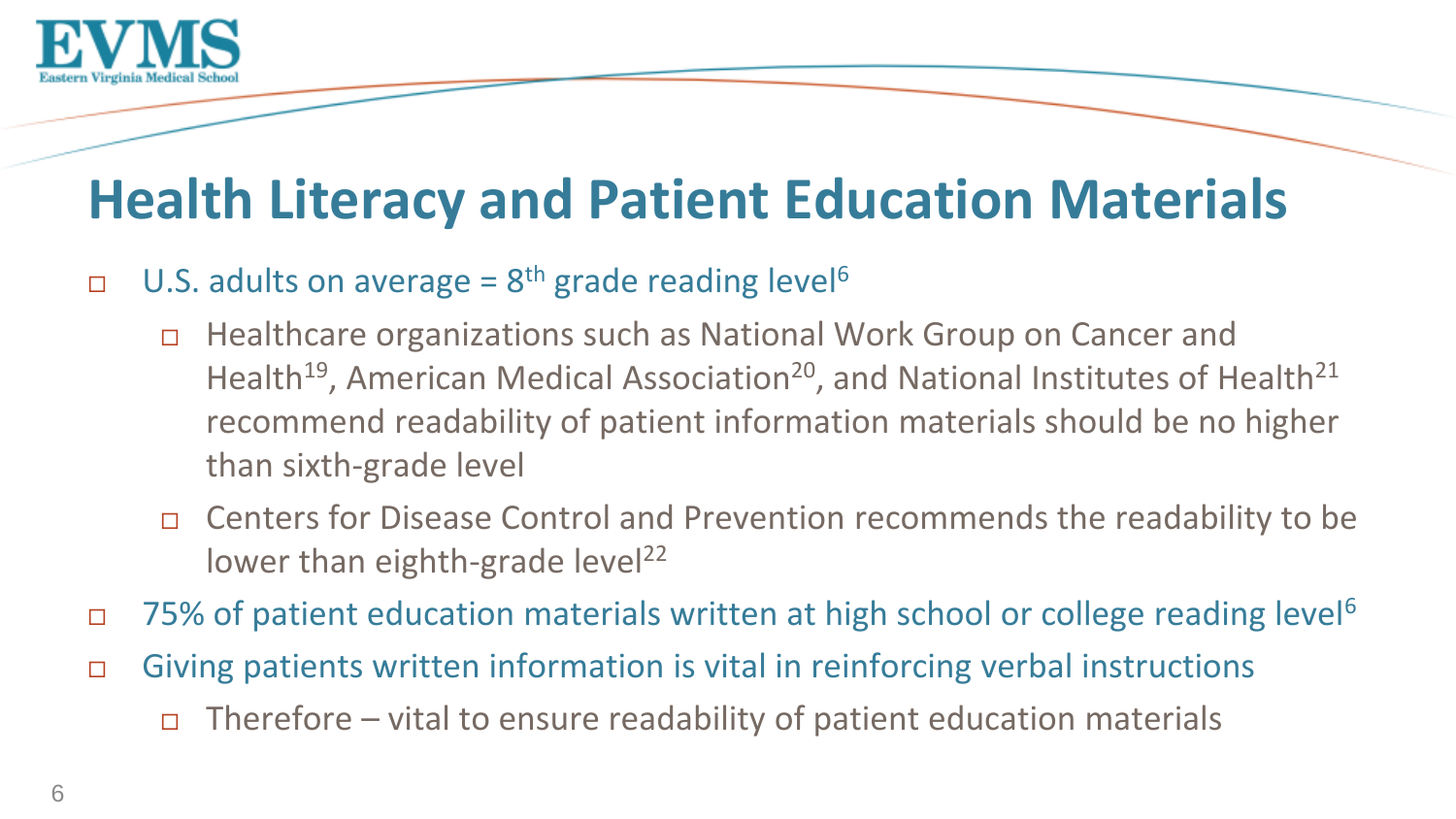

# **Health Literacy and Outcomes**

- An individual's health literacy considered the single best predictor of their health status<sup>10,11,12</sup>
- □ Poor health literacy associated with
	- $\Box$  Higher incidence of chronic illness (diabetes, HTN, etc.)<sup>13</sup>
	- □ More limited access to prevention and treatment programs $^{13}$
	- □ Lower levels of illness-related knowledge
	- $\Box$  Higher overall mortality rates<sup>14,15,16</sup>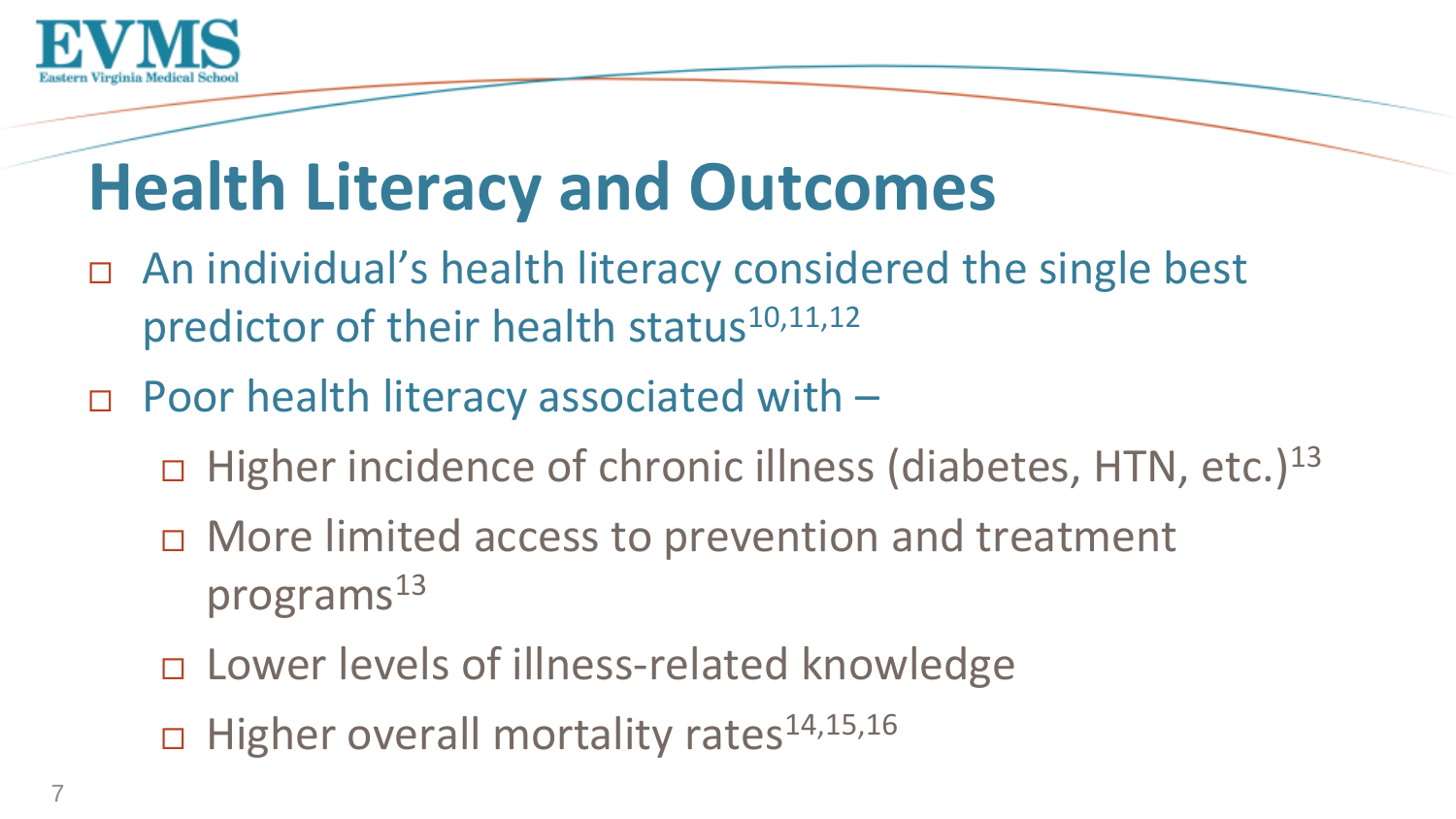

# **Health Literacy's Impact on Smoking Cessation**

□ Health literacy – vital component for an individual's successful smoking cessation

□ Lower health literacy associated with --

□ Higher nicotine dependence

- □ Less knowledge about health risks of smoking
- $\square$  Less negative smoking outcome expectancies<sup>8,9</sup>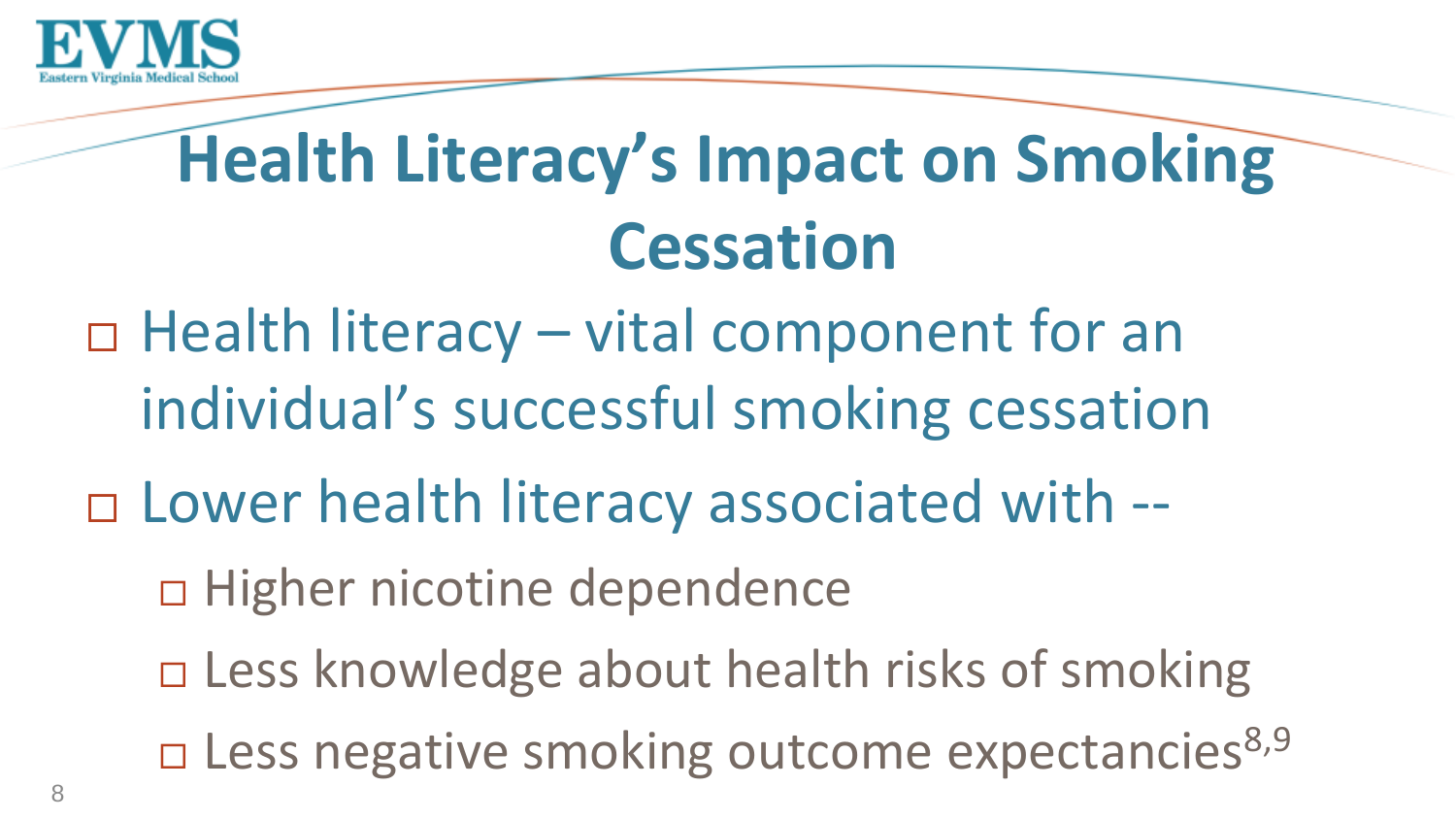

## **Policy Change for Norfolk Public Housing Residents**

- February 2017 federal mandate requiring all public housing in the U.S. to go smoke-free within 18 months
- July  $1^{st}$  2018 Norfolk public housing went smoke free
- □ HUD and CDC study revealed higher smoking rates and adverse health outcomes among adults receiving federal housing assistance
	- 33.6% of HUD-assisted adults current cigarette smokers<sup>32</sup>
- Norfolk has largest public housing community in Virginia over 8,000 residents
- EVMS researcher Andy Plunk, PhD, received HUD grant to examine how the smoke-free policy will impact Norfolk Public housing residents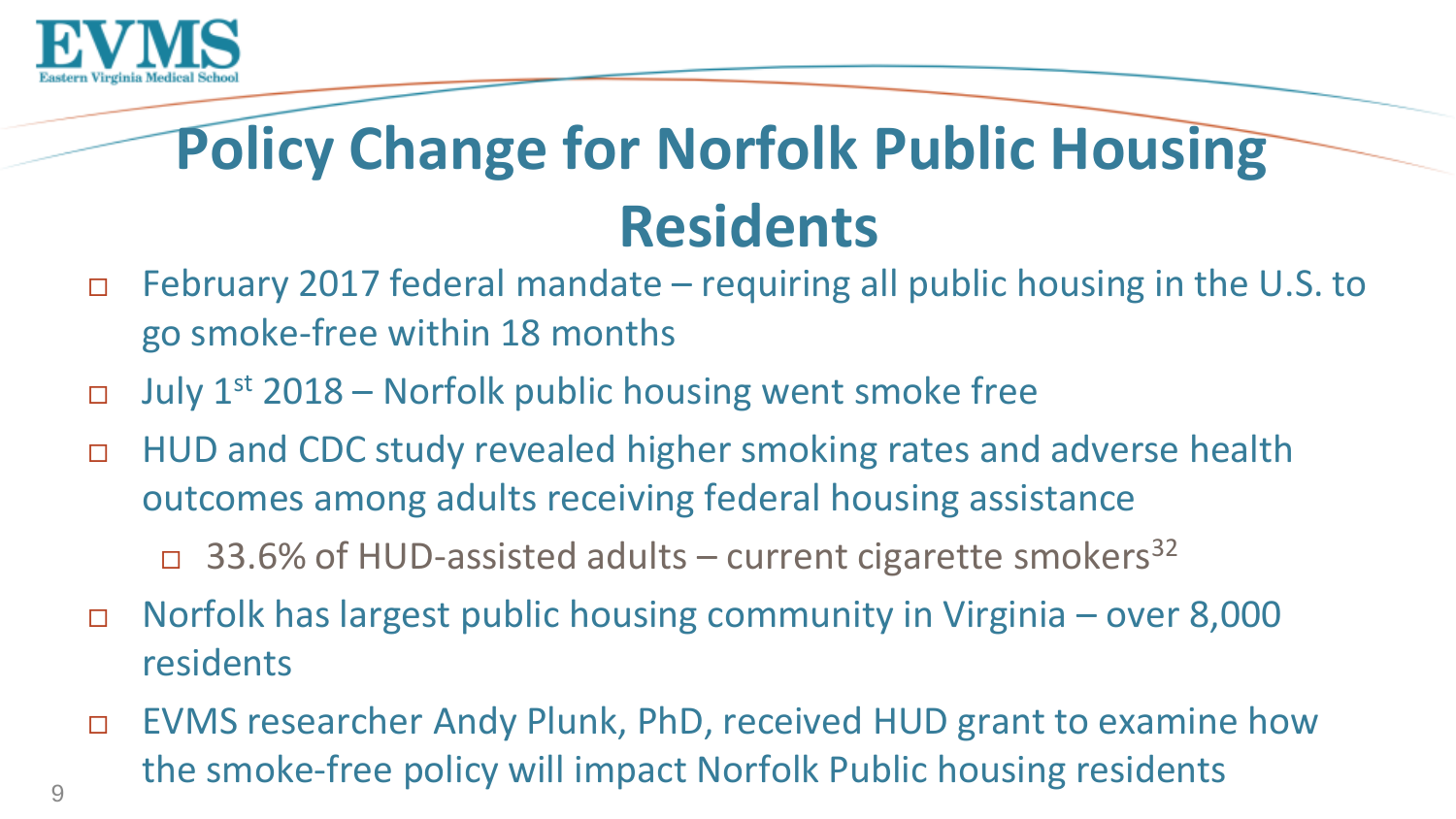

### **Norfolk Redevelopment and Housing Authority Communities**

| <b>Community Name</b>   | <b>Total Units of</b><br><b>Housing</b> | <b>Residents</b> | <b>Residents</b> | <b>Residents</b> | <b>Residents</b> |
|-------------------------|-----------------------------------------|------------------|------------------|------------------|------------------|
|                         |                                         | 0 to 5 years     | 6 to 17 years    | 18-55 years      | Over 55 years    |
| <b>Calvert Square</b>   | 310                                     | 121              | 257              | 271              | 82               |
| <b>Diggs Town</b>       | 422                                     | 178              | 456              | 416              | 84               |
| <b>Grandy Village</b>   | 337                                     | 143              | 333              | 341              | 76               |
| <b>Oakleaf Garden</b>   | 257                                     | 158              | 323              | 285              | 45               |
| <b>Tidewater Garden</b> | 618                                     | 320              | 586              | 623              | 133              |
| <b>Young Terrace</b>    | 746                                     | 362              | 542              | 695              | 181              |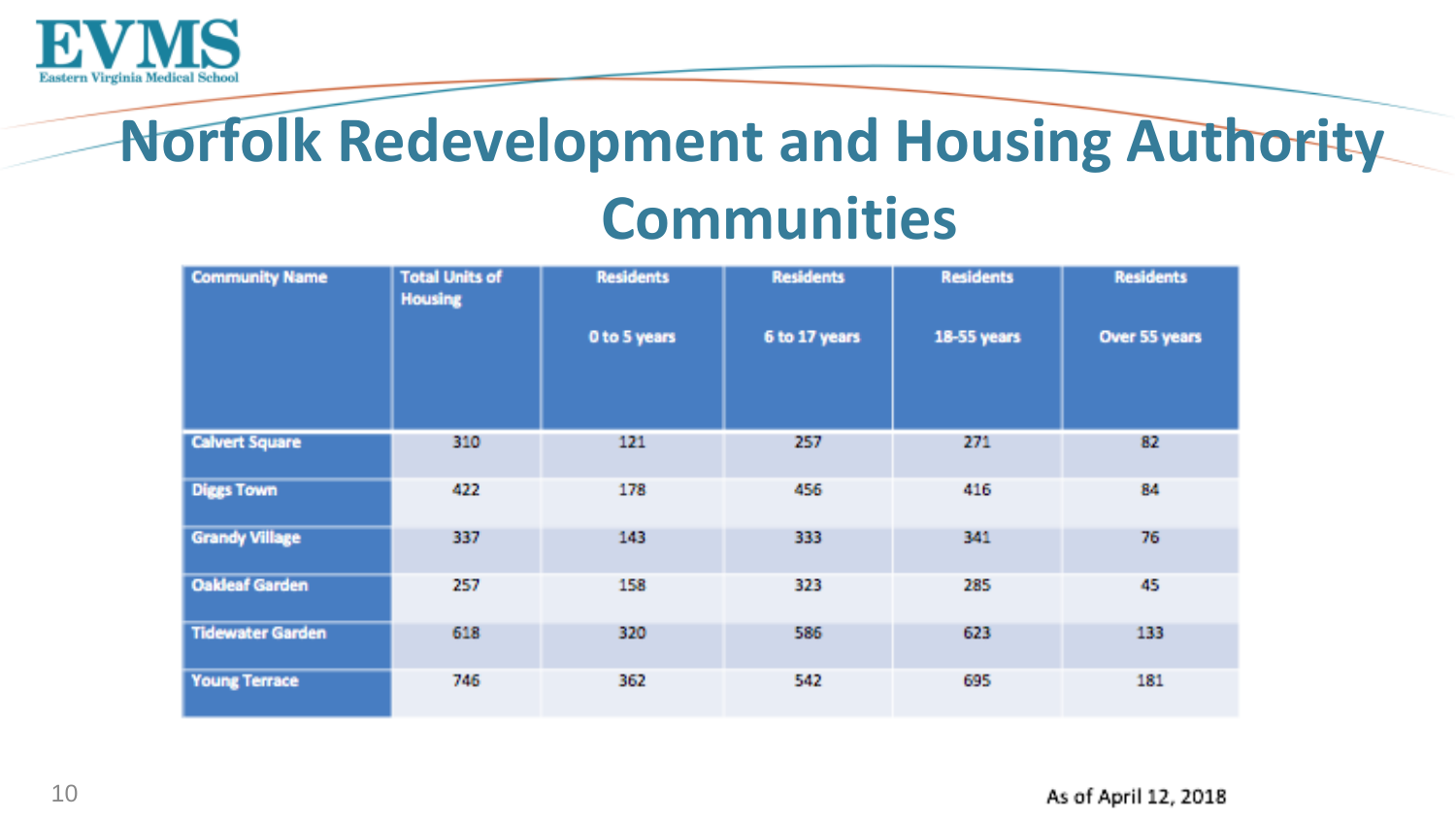

## **Methods**

- □ Quality improvement project assessing the effectiveness of current smoking cessation resources for Norfolk Public Housing residents
- Attended and participated in four Life Skills youth program summer sessions
	- $\Box$  Evidence based substance abuse prevention program
	- Goals of engaging and educating Norfolk Public School students in public housing and empowering them to be peer educators and community leaders
- □ Lead two group discussions to generate feedback on the current smoking cessation resources and educational materials
	- □ Community Advisory Board
	- Life Skills Youth Program (13-14 year olds)
- Assisted in facilitating focus group of Young Terrace residents (public housing community)
	- Group consisted of current and former smokers to assess attitudes/impact of the new smokefree policy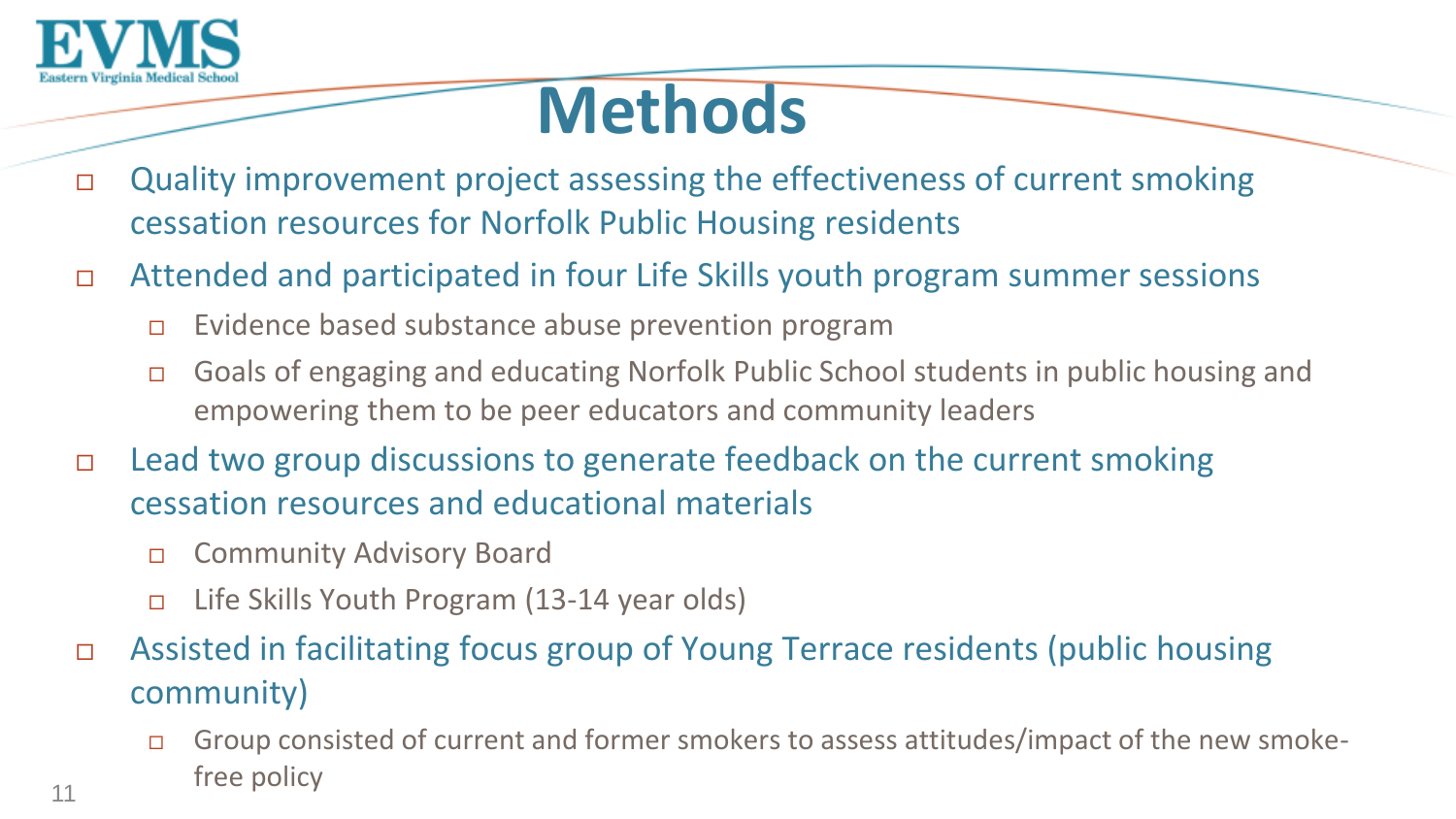

# **Group Discussion Objectives**

- □ Discover which resources offer real potential to support people who are seeking to quit smoking
- Generate feedback on educational resources and what students and CAB members found to be useful
- □ Find out whether technological services such as apps, text messaging services, and websites would be utilized by community members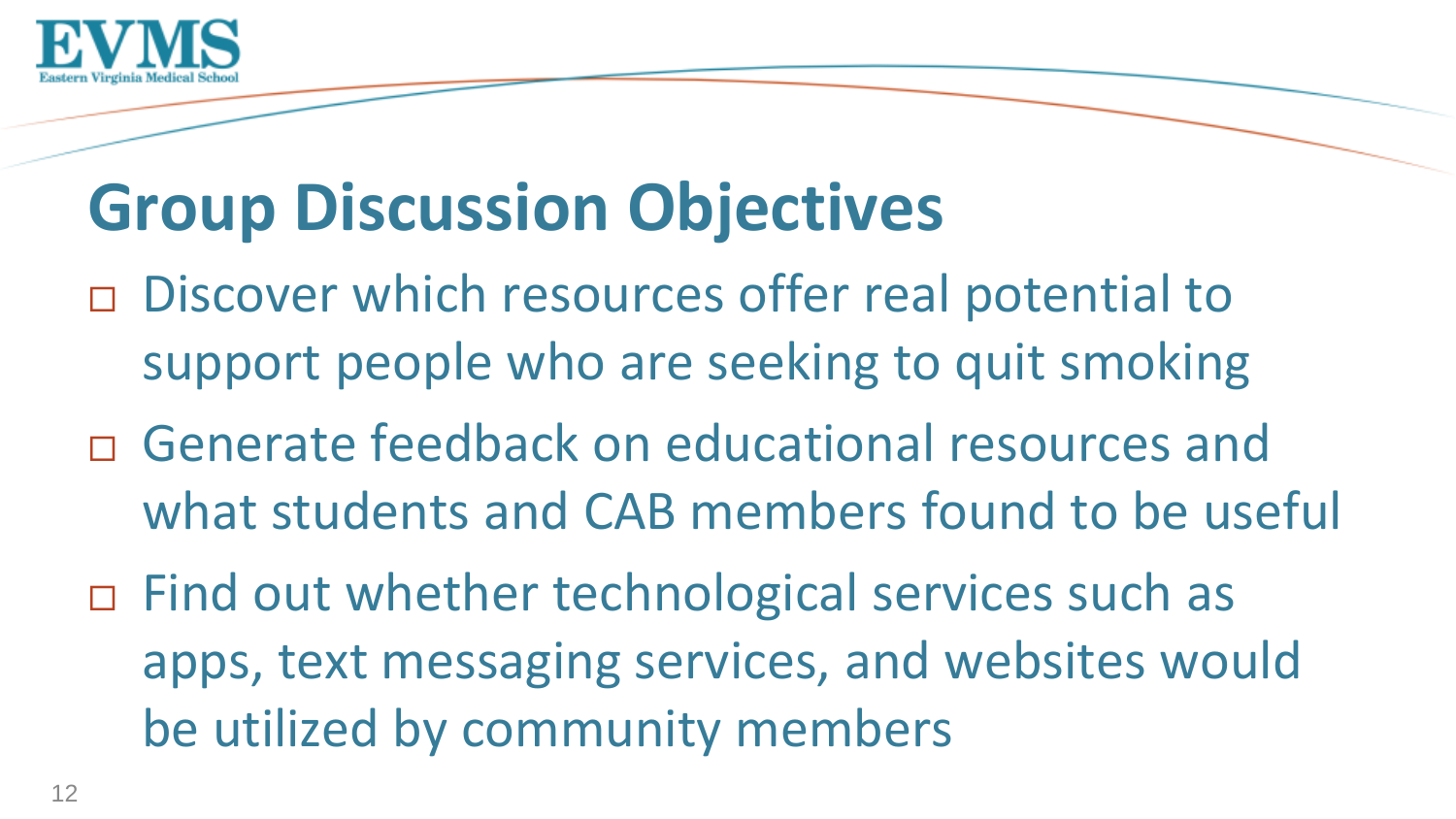

## **Resources Examined**

- □ 3 written handouts/fliers
	- $\Box$  Different targeted strategies for smoking cessation
- 2 different 3-4 minute videos
- Inquired whether community members utilize --
	- 1-800-QUIT-NOW quit line
	- Low or no-cost medicines
	- □ Apps such as QuitGuide or QuitStart
	- □ Text messaging services
	- Websites such as smokefree.gov
	- □ Nicotine replacement therapy (patches, lozenges, etc.)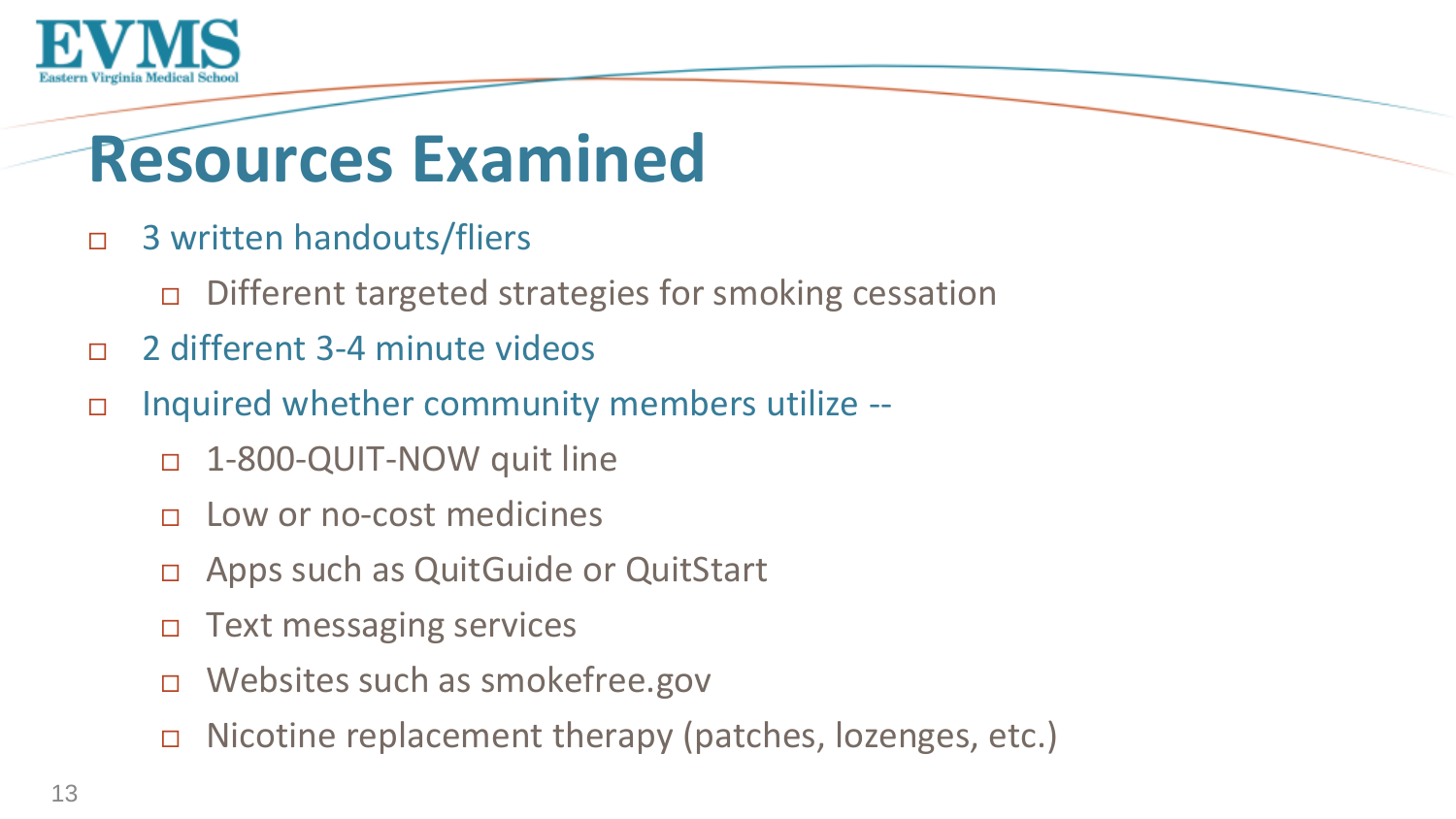

### **Results - Written Handouts**

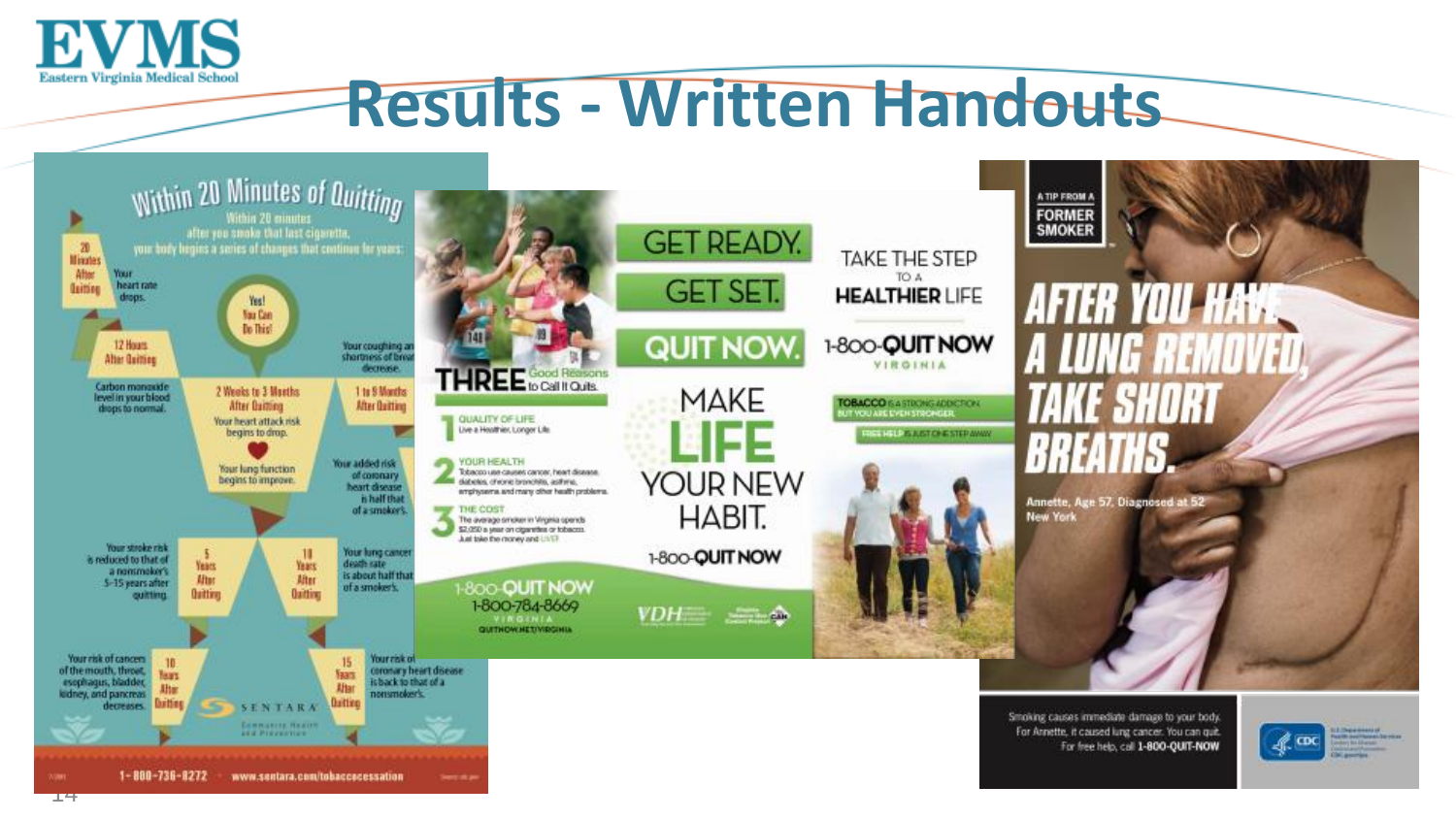

# **Results - Videos**





#### How To Quit Smoking

488,008 views (1 1K 4 190  $\Rightarrow$  SHARE \*\*\*

Quitting Smoking Timeline

1,785,746 views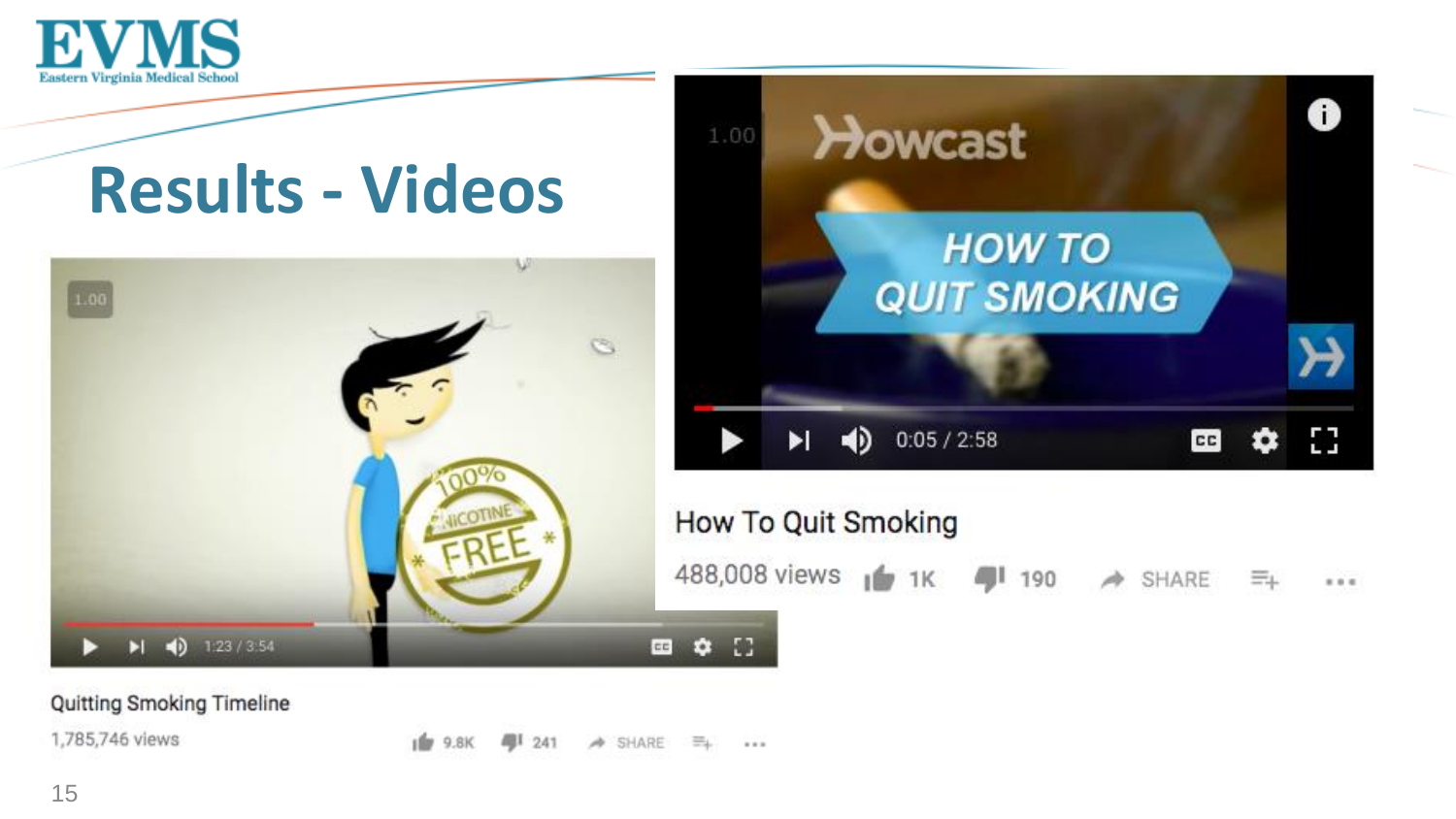

## **Videos - Results**

- $\Box$  6 of 8 students and 8 of 9 CAB members ranked the "Quitting smoking timeline" as better than the "How to quit smoking"
- □ Both groups said the quitting smoking timeline was helpful and could be motivating for someone trying to quit
- □ Both groups said they would not use QR code to access this video, and people would not just look it up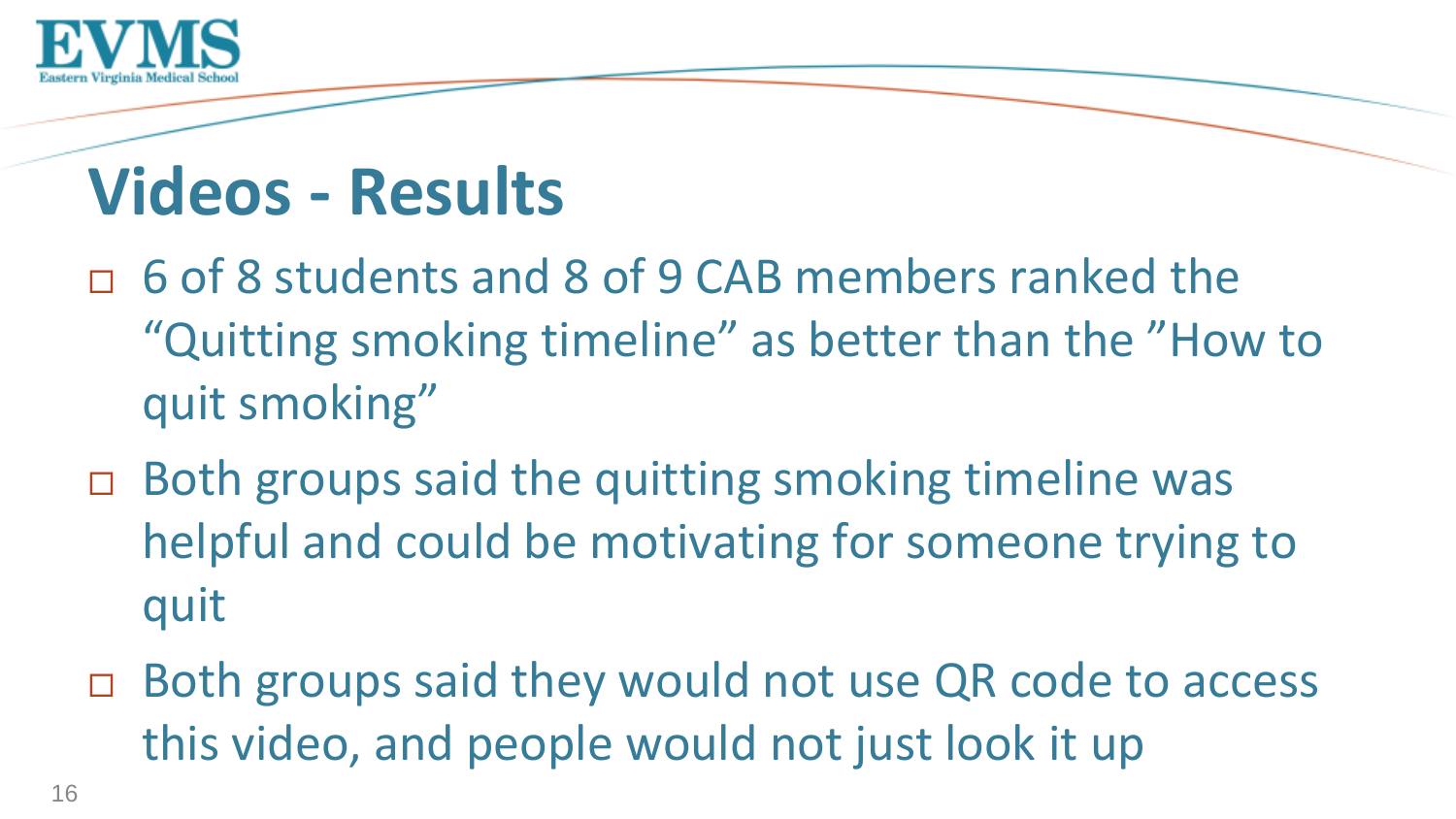

# **Results - Technology**

- □ No one in either group was able or interested in downloading QuitGuide or QuitStart smoking cessation phone apps
- □ Most of the youth group and CAB group had not seen a QR code before
- □ Youth group said no one would download an app to help them quit smoking; they already have too many apps
- □ Both groups said text messaging service would be "aggravating"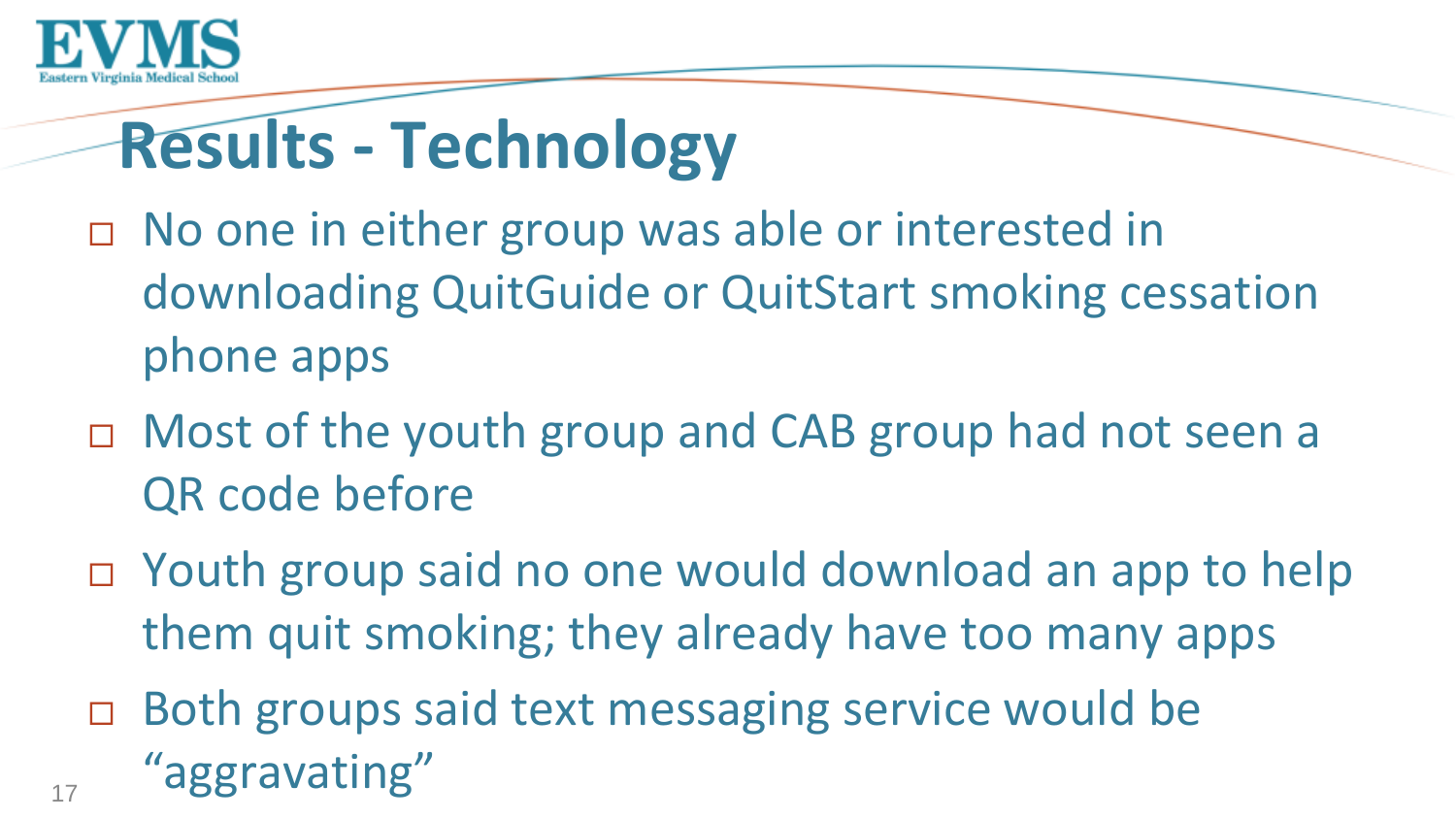

# **Community Advisory Board Results**

- □ 9 members, mostly middle-aged and elderly women living in midrise public housing communities
	- □ 2 current smokers, 2 former smokers
- □ Long term health is a real concern
- CAB members most impacted by the health benefits of quitting for both written handouts and videos
- □ Videos will need to be shown in group smoking cessation meeting or at educational sessions in August
- QR codes / phones will not be an effective medium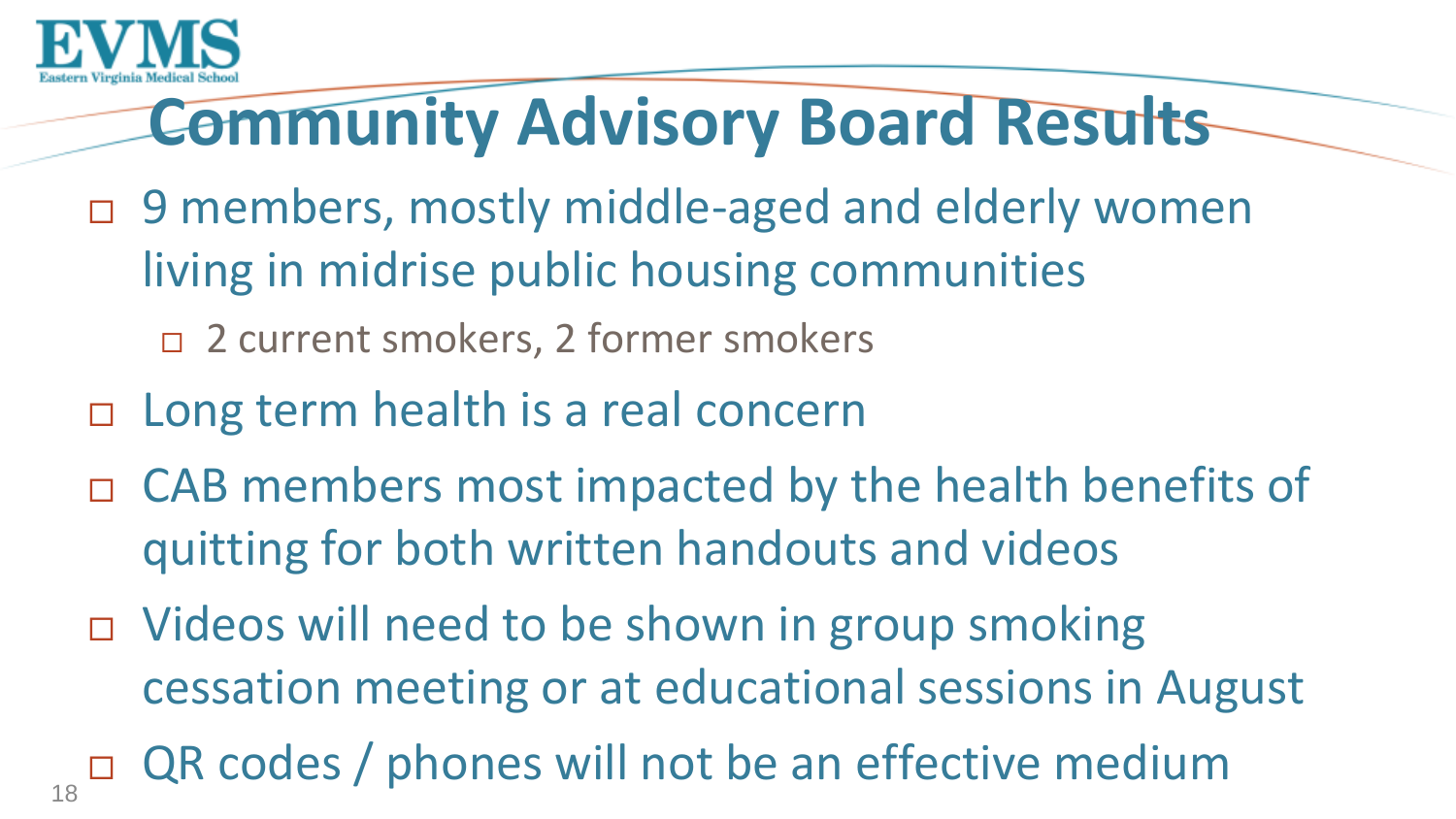

# **Youth Group Results**

#### □ 8 Norfolk Public School students ages 13-14

- $\Box$  No current or former smokers, 6 reported family members who smoke
- Unexpected technology results were not interested in apps or text messages
- □ Multiple students agreed they would follow the SmokeFree teen Instagram account from smokefree.gov
	- Several students argue that people would only watch videos if they were on Instagram
- While I probed about the effectiveness of fliers or calling quit line students voiced variations of "depends how much they actually care," and "there might not be anybody who cares" 5 different times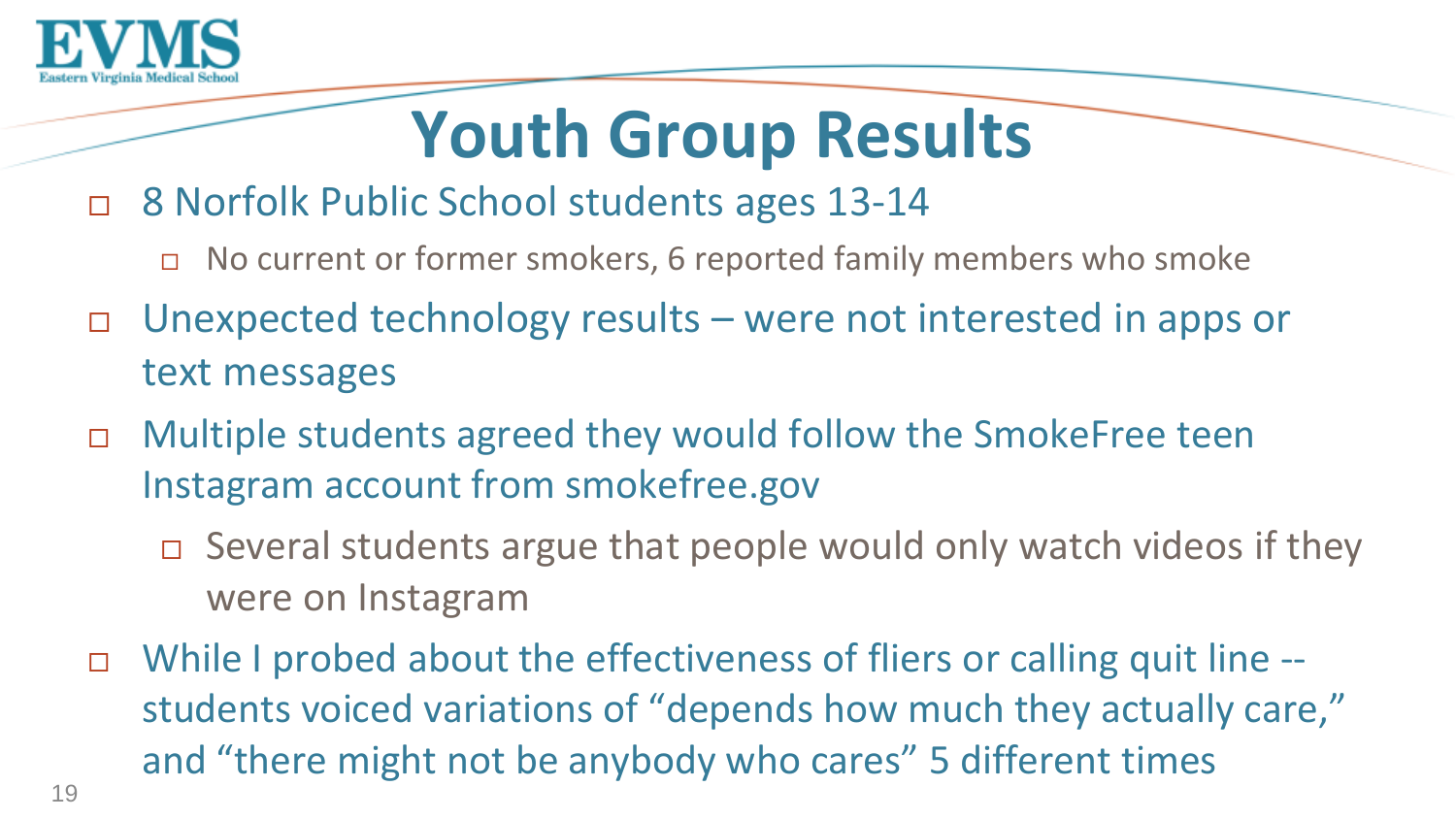

# **Focus Group Themes – Young Terrace**

- 7 women present, ranging in ages from 26-72
- □ Questions focused on assessing attitudes and impact on Norfolk Public Housing residents now that smoke-free policy has been enacted
- □ 4 women currently smoking
- 3 women former smokers
- $\Box$  Discussion questions included
	- $\Box$  Explain smoking ban
	- $\Box$  Where do you smoke after the ban
	- $\Box$  Do you feel safe where you smoke
	- $\Box$  What have you done to try and quit smoking
	- $\Box$  How would you go about getting NRT
	- Would e-cigarettes help you quit smoking
	- Would you prefer a class or one-on-one support group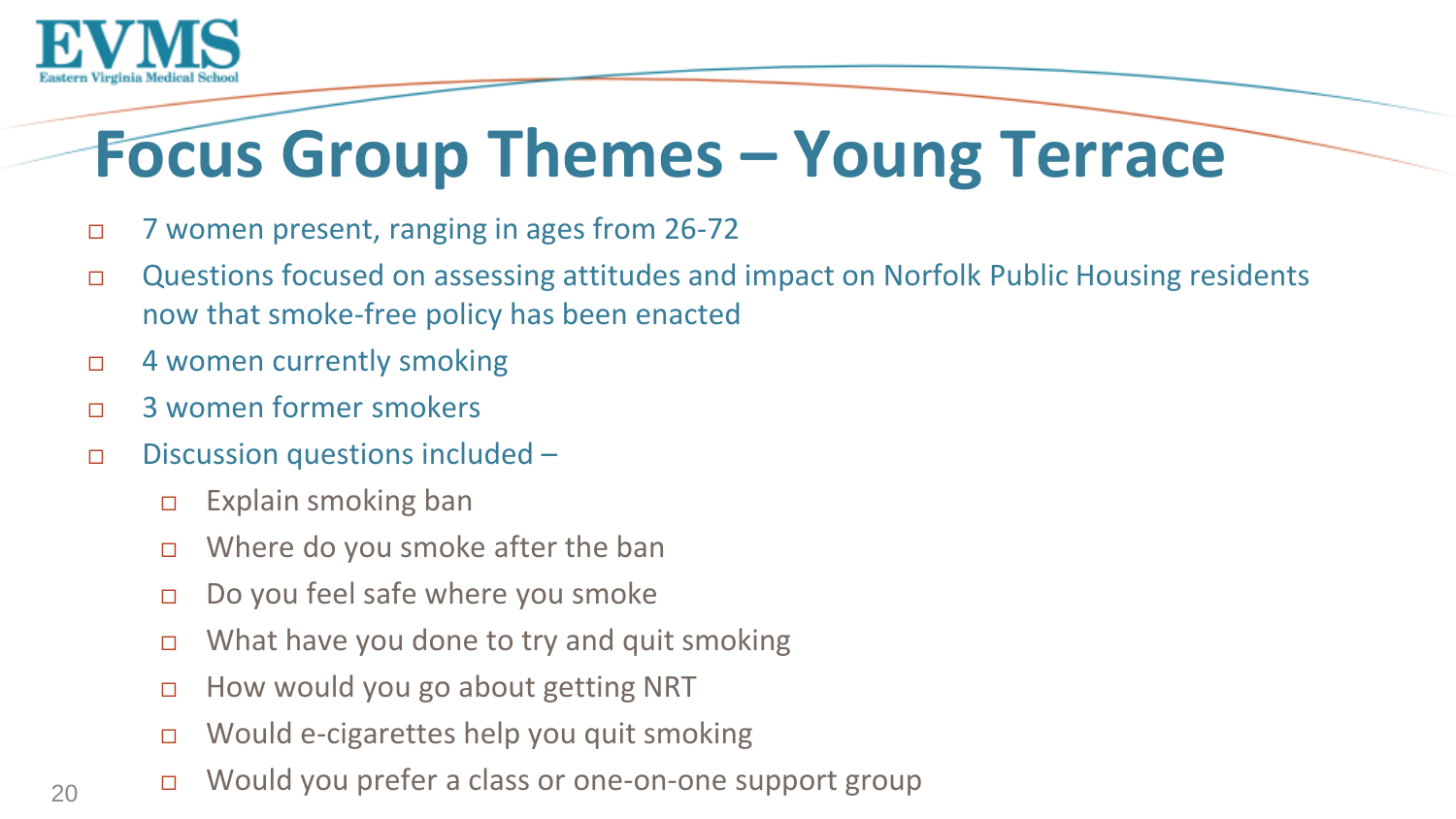

## **Focus Group Themes**

- □ General indignation and anger over the smoking ban
- Smoking behaviors have not changed
	- When asked where they now smoke, one participant responded: "Front porch, kitchen, living room. It's my home. I'm the one who pays my bills. I'm not walking where nobody gonna get shot tryna smoke a cigarette!"
	- $\Box$  Every woman emphatically agreed that safety is a real concern
- □ Frustration that there is no designated safe smoking area
	- $\Box$  "I was told that [a different community] had the place that they had for people to go sit down, and a place to put the cigarettes out in, so they didn't have to stand out in the rain and the snow…so if they gonna do this project and this policy, they shoulda had that set up before they even started this."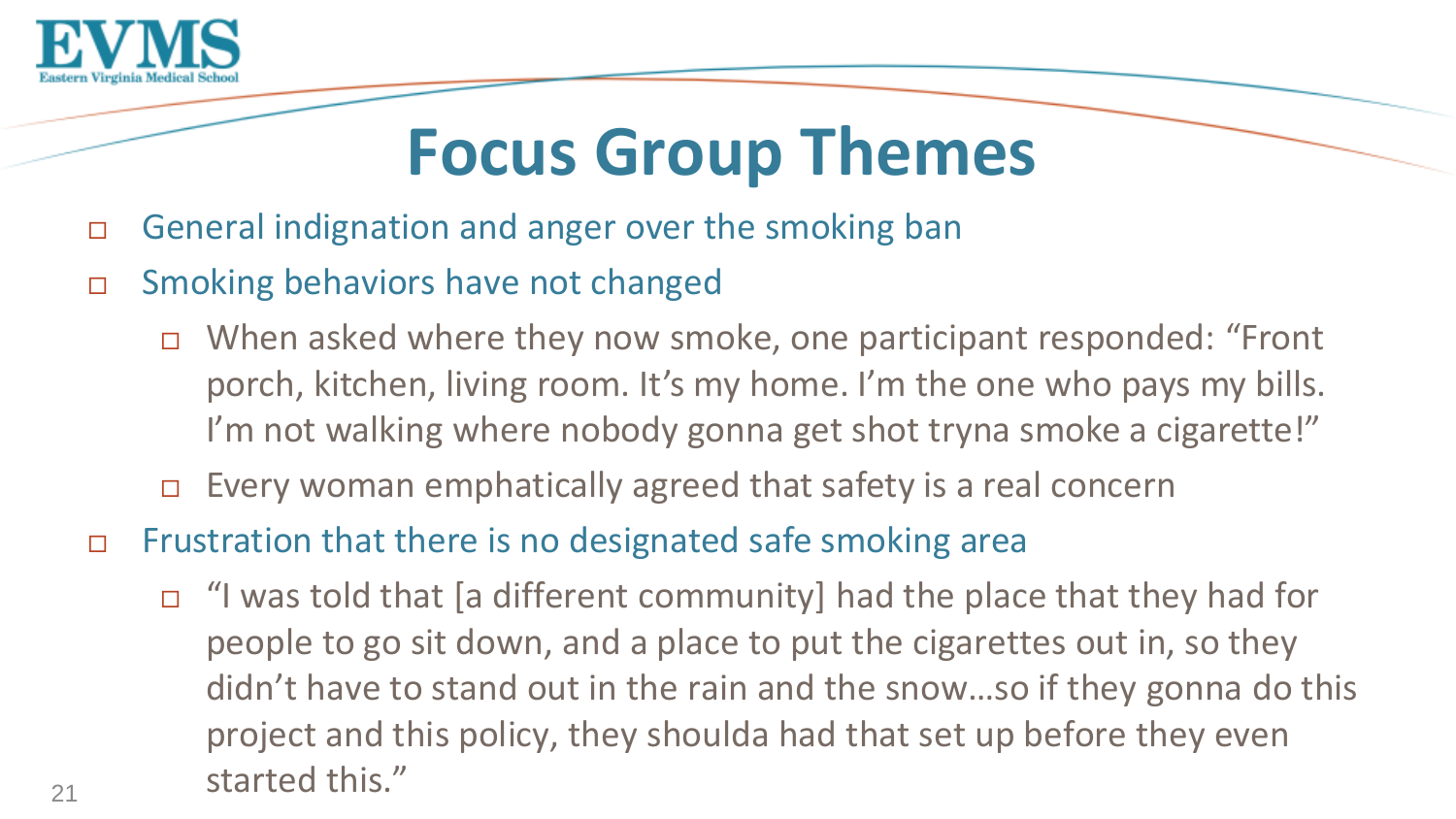

### **Focus Group Themes, Cont.**

- Group was not aware that e-cigarettes are included in the ban
	- They mentioned knowing people who currently use them and who have successfully used them in the past to help them quit smoking, most stated that e-cigarettes are a "good alternative"
- Everyone in the group repeatedly emphasized that the individual has to "be ready" in order to successfully quit (10 times during discussion)
	- $\Box$  "I think it should be on our own time. Because when someone else is trying to tell you how to live your life, you ain't gonna do it. I'm sorry. It ain't gonna work."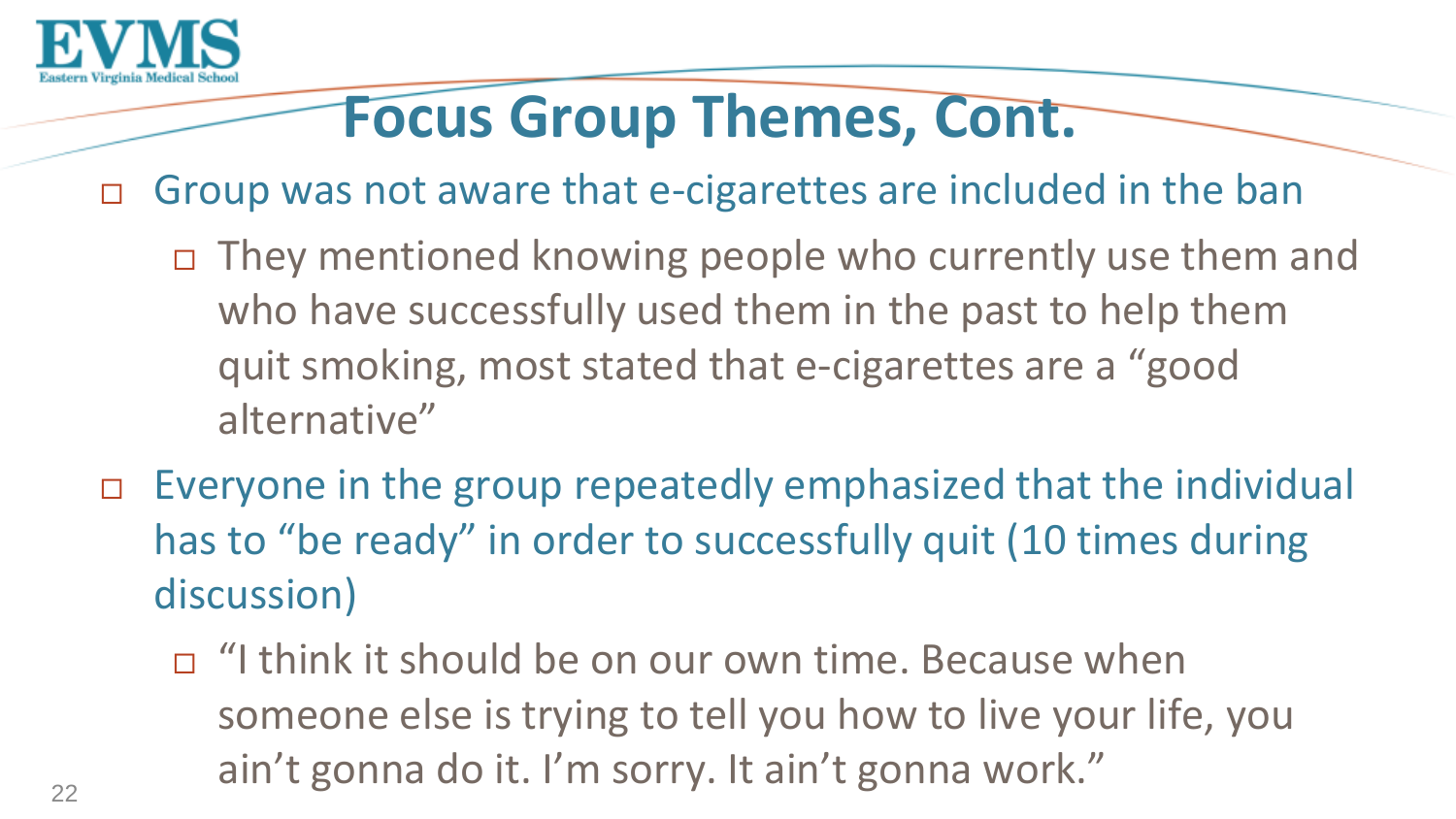

## **Focus Group Themes, Incentives**

#### $\Box$  Inquired whether getting paid to quit would make it easier

- $\Box$  Only 2 women said yes to financial incentives they both had already quit
- Other 7 women said money would not help; said they need cigarettes to "calm their nerves"
- "It wouldn't work, that's why. You'd lie and take the money. But you gonna definitely keep on smoking. If you not ready to stop, you gon keep going."
- If you're not ready to quit, you can't quit. It's simple! Especially if you got a high addiction to them…it's not that easy to just—"Oh, they gon give me 50 dollars, let me stop smoking." It ain't that easy! And we still got bills to pay! They ain't paying over that? Then, that counts it out!"

#### They did ask if their rent would be cut because of this ban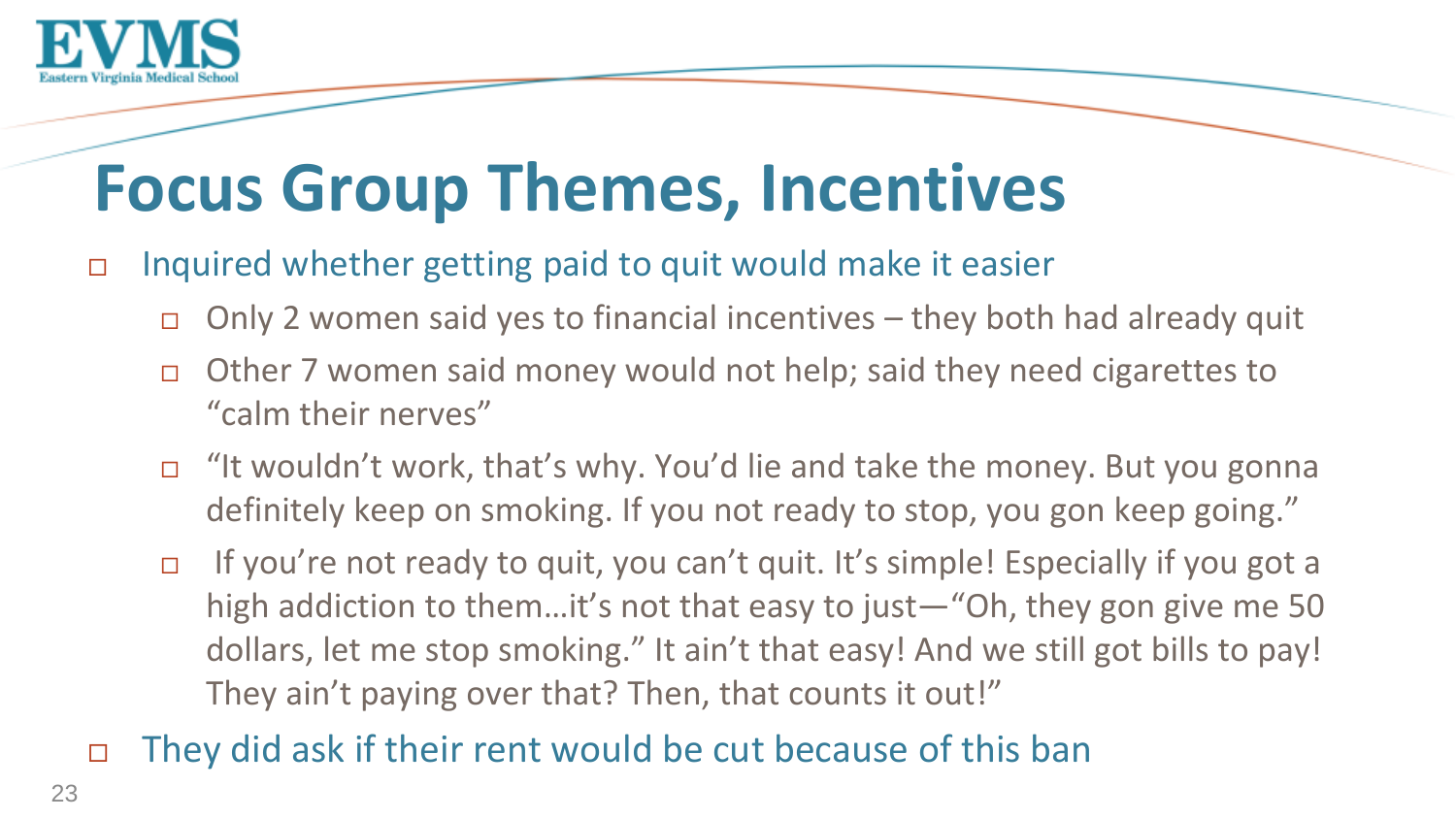

## **Focus Group Themes, NRT**

- □ When asked how they would get NRT or medication they replied "just go to your primary care doctor"
	- □ Many of the women had tried patches, Wellbutrin, Chantix, and vapes to quit
- □ State that gum and patches are expensive and lower-cost NRT might help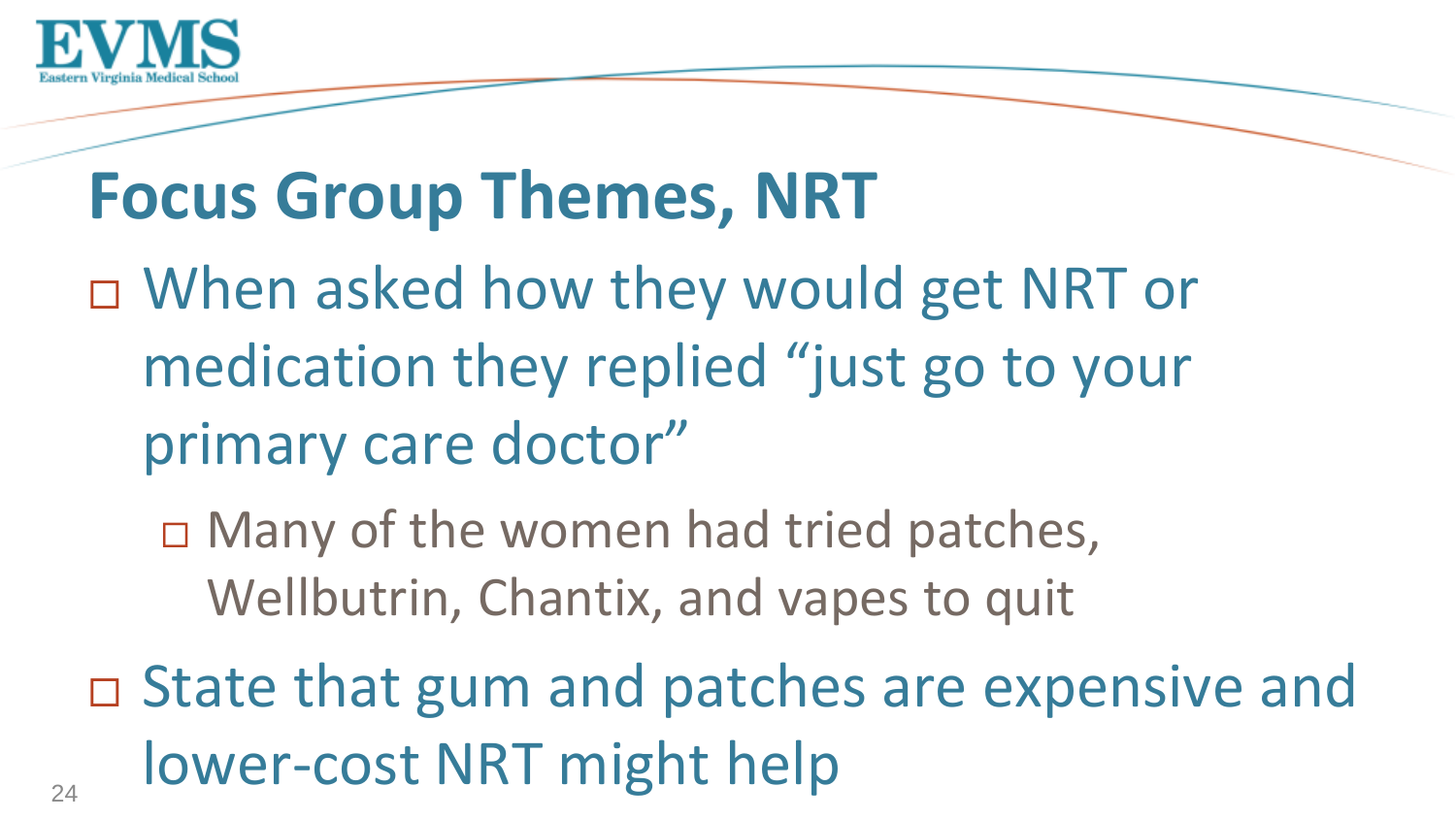

# **Focus Group Themes, Support Groups**

- □ Several participants inquired about support groups before we asked:
	- □ "I got a question. At the end of this, it's just like, is there an AA, to try and stop smoking? Is there gonna be a program for it?"
	- "And sometime, I feel like a group of people, kind of helping, what they call it? You know, motivate you? You know. Say "Oh, you went 2 hours without smoking? You did good, girl! Come on, we bouta go get our hair done or something!" You know, praise em on, I think that would probably help to get em motivated to want to quit and stuff too."
- Participants all agreed that they'd prefer a support group over a one-on-one session – mentioned learning new strategies that have worked for others
	- Two women said that both formats would be helpful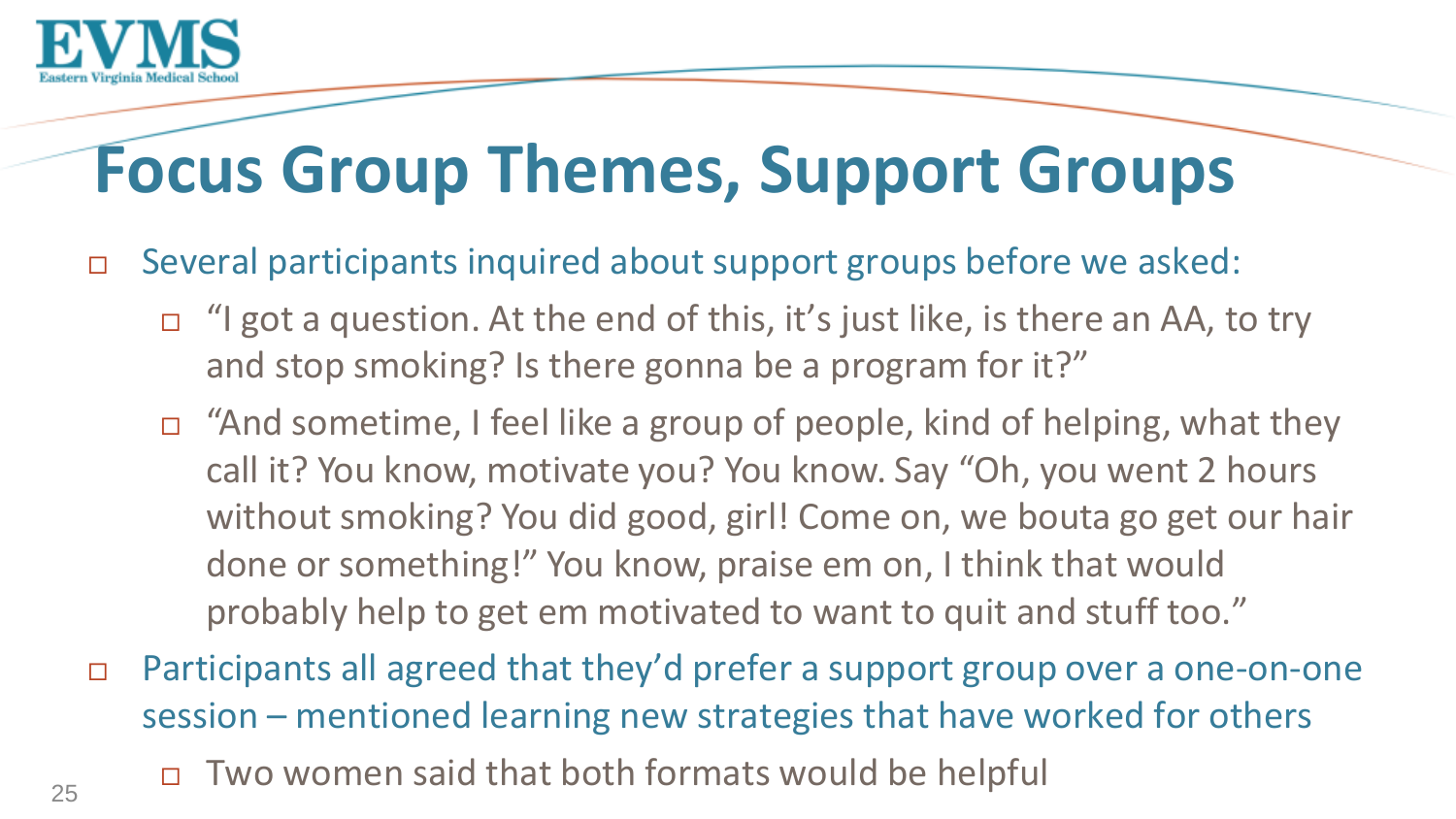

## **Focus Group Possible Leaders**

- □ When asked who would be best to lead a focus group, participants emphasized having a former smoker who "knows the feeling" and "somebody that could let us know that it could actually be done"
	- "Mhmm, cause if they ever been a smoker, I can understand. Send me one that's smoked and quit. Don't send me one that's never smoked."
- □ Could be problematic because none of the former smokers said they would be willing to lead a class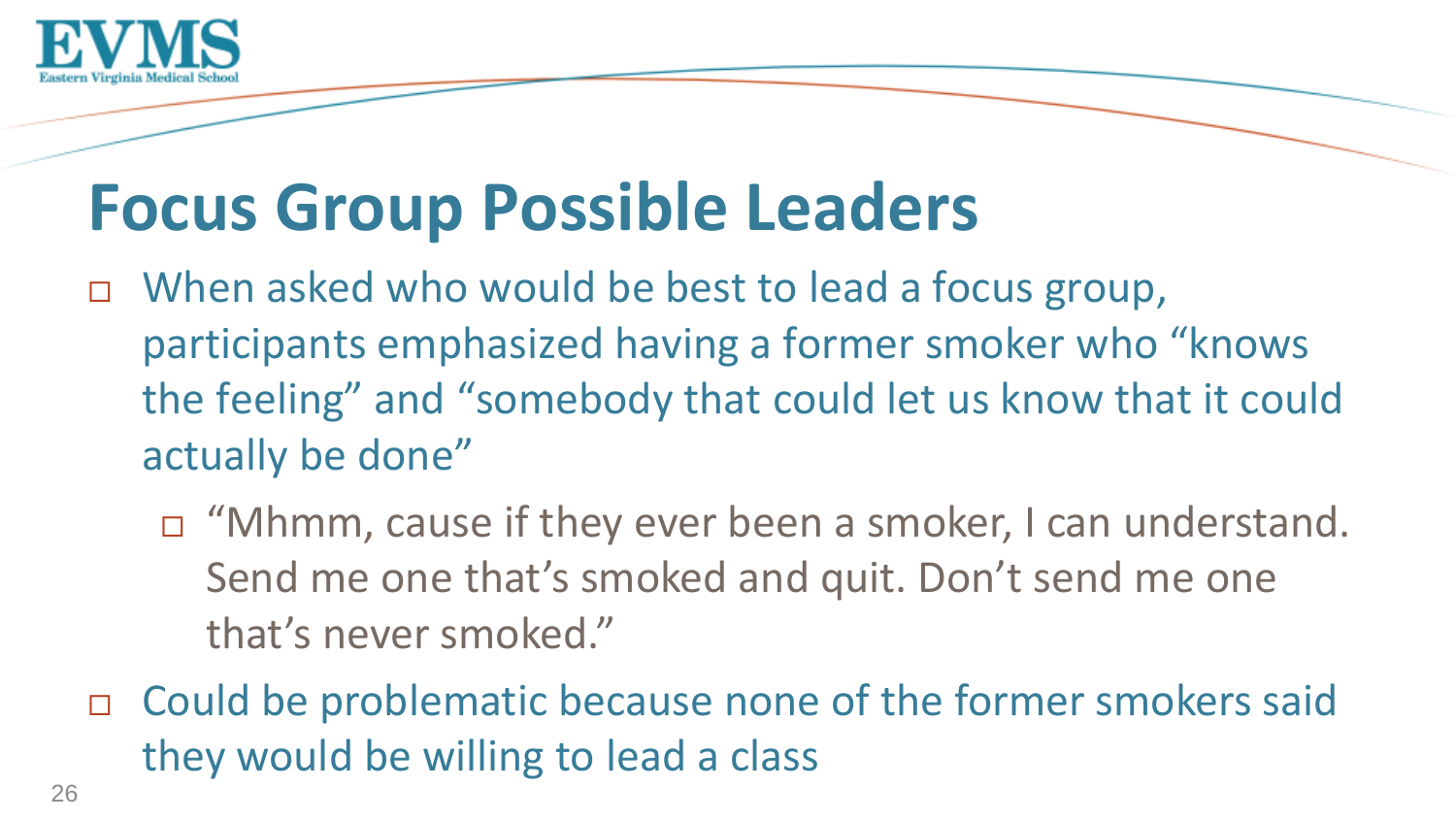

## **Recommendations**

- $\Box$ Show educational videos such as the "Quitting Smoking Timeline" at the 3 August NRHA Community Impact Days and have "Within 20 Minutes of Smoking" and CDC handouts with minimal text available for handout
- Avoid anything with QR codes not utilized and residents are not familiar with them
- $\Box$ Lowering rent is a possible positive incentive
	- Augment policy with different rent levels (test carbon monoxide levels to verify smoking status)
	- $\Box$  Cash incentives will not be an effective motivator to quit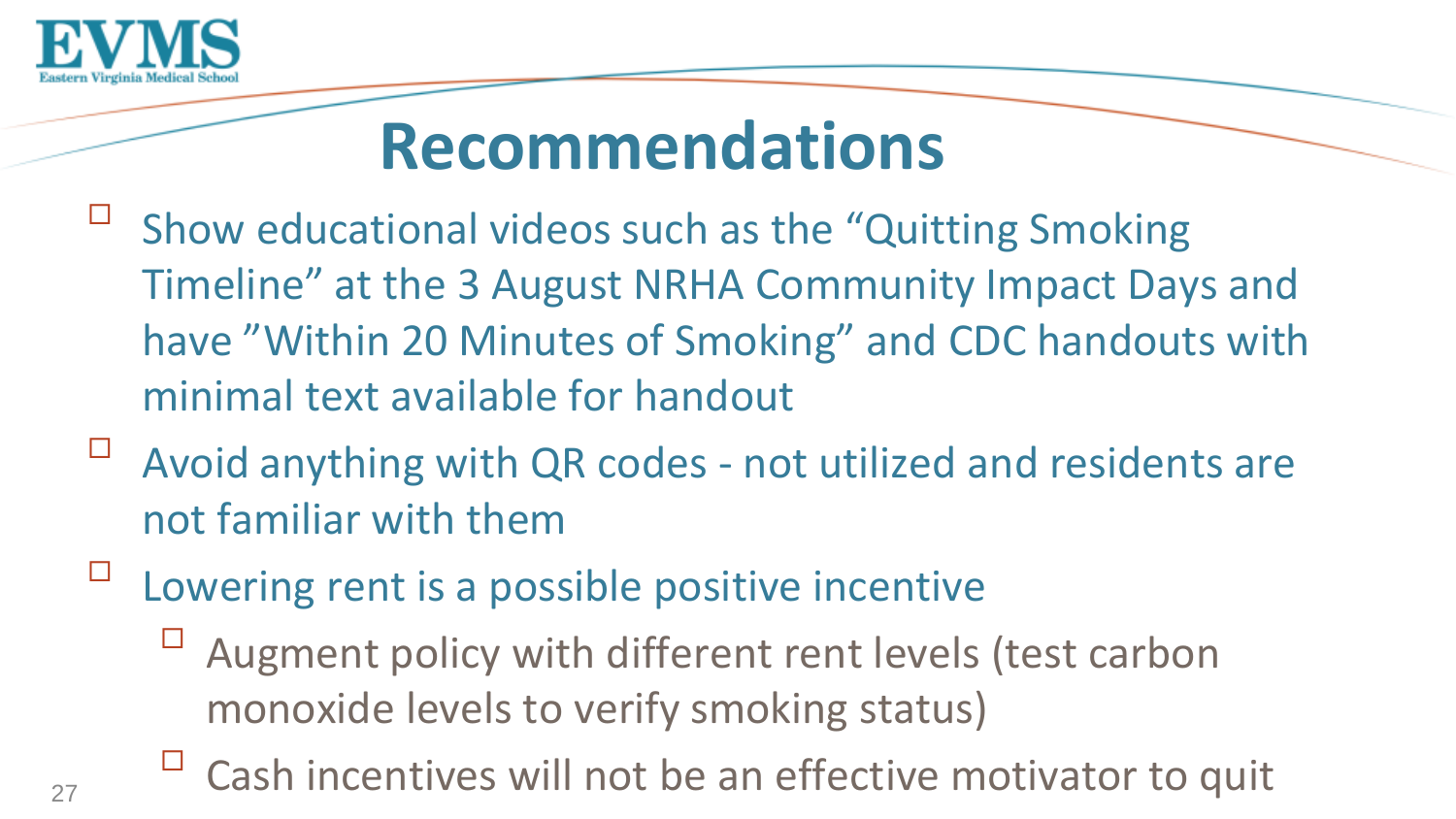

## **Conclusions from Community Discussions and Future Directions**

- Simply providing educational resources will be inadequate
- □ Community based participation is crucial focus on recruiting community members who are former smokers to lead support groups or smoking cessation classes
- □ For those not ready to quit, community members feel that there needs to be a safe designated smoking space away from their apartments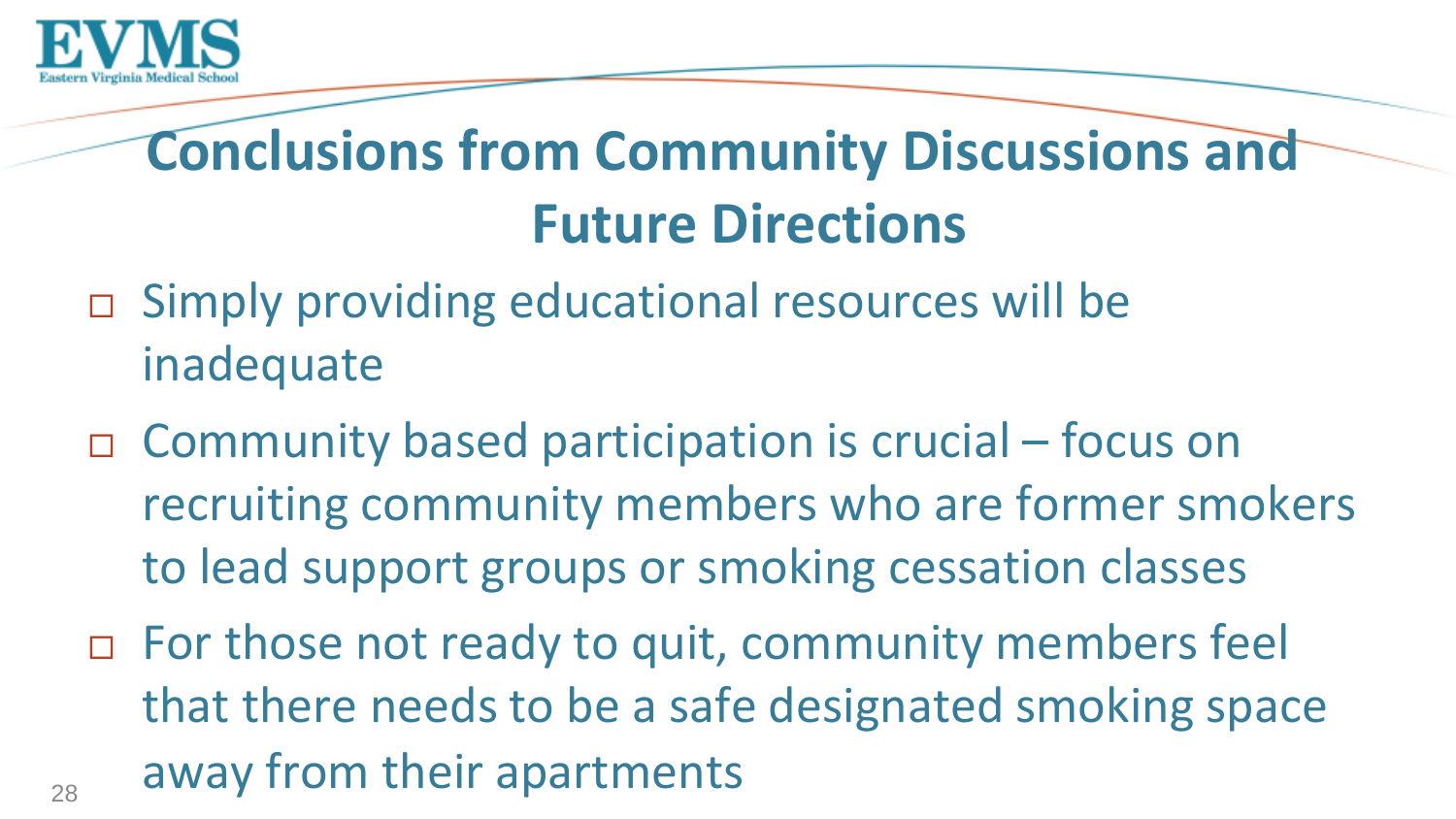

### **References**

1. Mokdad AH, Marks JS, Stroup DF, Gerberding JL. Actual causes of death in the United States, 2000. JAMA. 2004;291(10):1238–1245. [https://www.ncbi.nlm.nih.gov/pmc/articles/PMC3682601/#bib1](https://www.ncbi.nlm.nih.gov/pmc/articles/PMC3682601/)

2. US Department of Health and Human Services. The Health Consequences of Smoking: A Report of the U.S. Surgeon General. Washington, DC: US Government Printing Office; 2004.

3. Centers for Disease Control and Prevention. Vital signs: current cigarette smoking among adults aged ≥ 18 years—United States, 2009. MMWR Morb Mortal Wkly Rep. 2010;59(35):1135–1140

4. Nielsen-Bohlman L, Panzer AM, Kindig DA. Health Literacy: A Prescription to End Confusion. Washington, DC: Institute of Medicine, National Academies Press; 2004.

5. Kutner M, Greenburg E, Jin Y, Paulsen C. Washington, DC: National Center for Education Statistics; 2006. *The Health Literacy of America's Adults: Results from the 2003 National Assessment of Adult Literacy*. NCES 2006-483.

6. Sabharwal S, Badarudeen S, Unes Kunju S. Readability of online patient education materials from the AAOS web site. Clin Orthop Relat Res. 2008;466:1245–1250. doi: 10.1007/s11999-008-0193-8.

7. Badarudeen, S., & Sabharwal, S. (2010). Assessing Readability of Patient Education Materials: Current Role in Orthopaedics. *Clinical Orthopaedics and Related Research*, *468*(10), 2572–2580. http://doi.org/10.1007/s11999-010-1380-y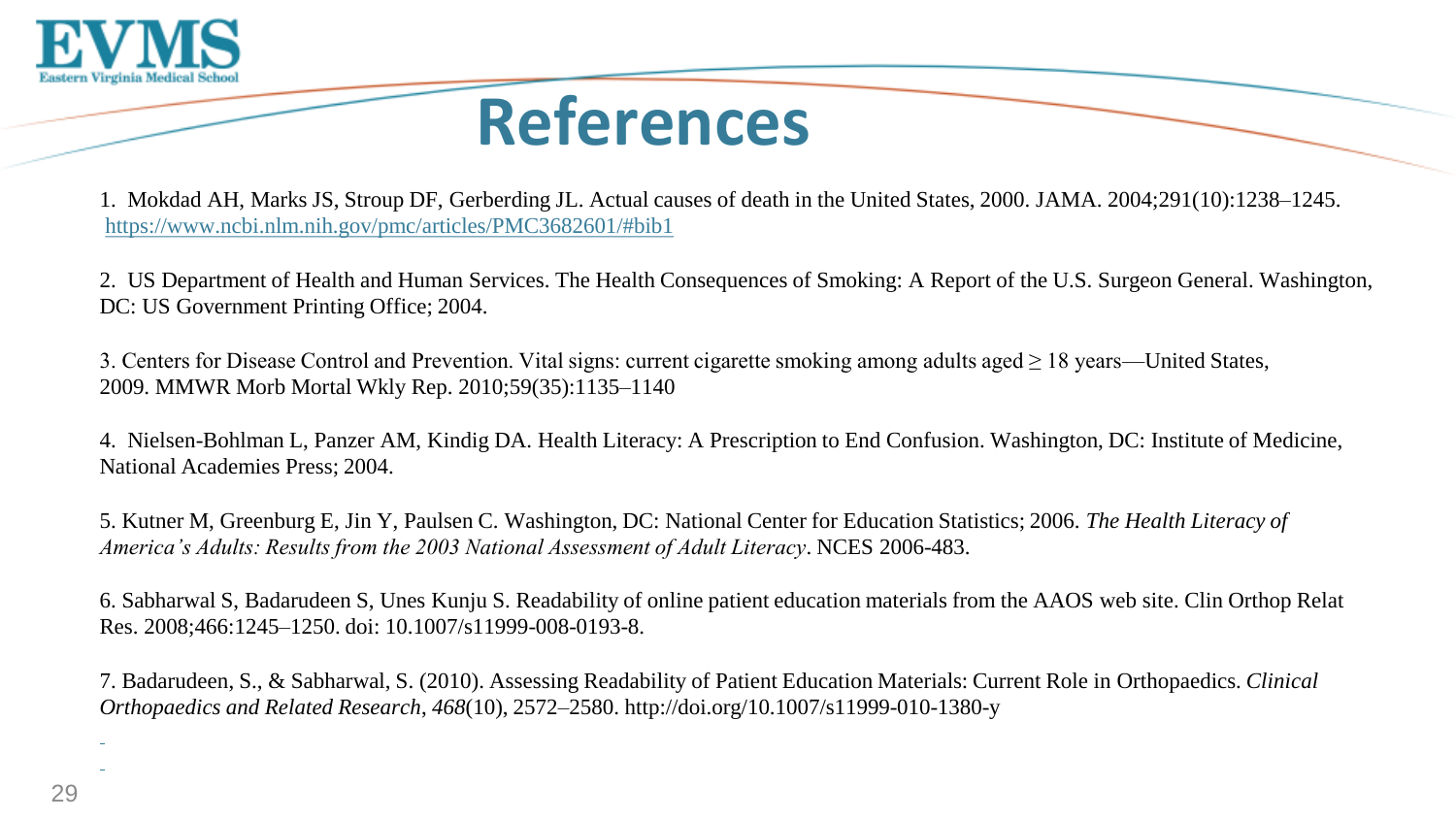

## **References, cont.**

8. US Department of Health and Human Services. The Health Consequences of Smoking: A Report of the U.S. Surgeon General. Washington, DC: US Government Printing Office; 2004.

9. Brandon TH, Juliano LM, Copeland AL. Expectancies for tobacco smoking. In: Kirsch I, editor. How Expectancies Shape Experience. Washington, DC: American Psychological Association; 1999. pp. 263–299.

10. Wetter DW, Cofta-Gunn L, Fouladi RT et al. Understanding the associations among education, employment characteristics, and smoking. Addict Behav. 2005;30(5):905–914. [\[PubMed\]](https://www.ncbi.nlm.nih.gov/pubmed/15893088)

11. Honjo K, Tsutsumi A, Kawachi I, Kawakami N. What accounts for the relationship between social class and smoking cessation? Results of a path analysis. Soc Sci Med. 2006;62(2):317–328.[[PubMed](https://www.ncbi.nlm.nih.gov/pubmed/16039765)]

12. Vidrine JI, Reitzel LR, Wetter DW. The role of tobacco in cancer health disparities. Curr Oncol Rep. 2009;11(6):475–481. [\[PubMed\]](https://www.ncbi.nlm.nih.gov/pubmed/19840525)

13. Michielutte R, Alciati MH, Arculli R. Cancer control research and literacy. J Health Care Poor Underserved. 1999;10(3):281– 297.[\[PubMed\]](https://www.ncbi.nlm.nih.gov/pubmed/10436728)

14. Baker DW, Parker RM, Williams MV, Clark WS, Nurss J. The relationship of patient reading ability to self-reported health and use of health services. Am J Public Health. 1997;87(6):1027–1030.

15. Varekojis SM, Miller L, Schiller MR, Stein D. Functional health literacy and smoking cessation outcomes. Health Educ. 2011;111(6):464– 475.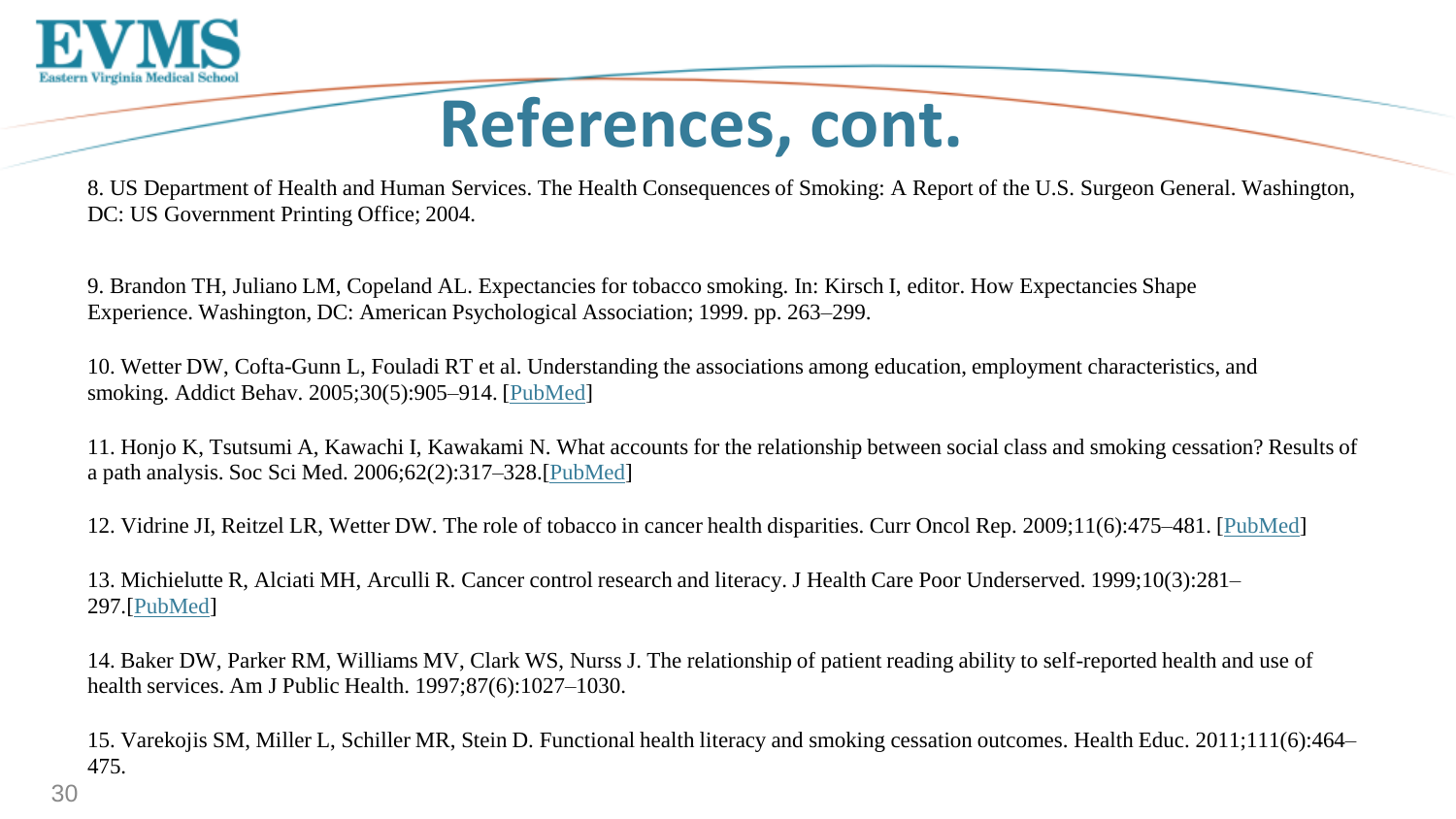

### **References, cont.**

16. Arnold CL, Davis TC, Berkel HJ, Jackson RH, Nandy I, London S. Smoking status, reading level, and knowledge of tobacco effects among low-income pregnant women. Prev Med. 2001;32(4):313–320. [\[PubMed\]](https://www.ncbi.nlm.nih.gov/pubmed/11304092)

17. Albright J, Guzman C, Acebo P, Paiva D, Faulkner M, Swanson J. Readability of patient education materials: implications for clinical practice. Appl Nurs Res. 1996;9:139–143. doi: 10.1016/S0897-1897(96)80254-0. [\[PubMed\]](https://www.ncbi.nlm.nih.gov/pubmed/8771859)

18. Cooley ME, Moriarty H, Berger MS, Selm-Orr D, Coyle B, Short T. Patient literacy and the readability of written cancer educational materials. Oncol Nurs Forum. 1995;22:1345–1351.[\[PubMed\]](https://www.ncbi.nlm.nih.gov/pubmed/8539175)

19. Cotugna N, Vickery CE, Carpenter-Haefele KM. Evaluation of literacy level of patient education pages in health-related journals. J Community Health. 2005;30:213–219. doi: 10.1007/s10900-004-1959-x.

20. Weiss BD. *Health Literacy: A Manual for Clinicians.* Chicago, IL: American Medical Association, American Medical Foundation; 2003.

21. National Institutes of Health. *How to Write Easy to Read Health Materials*. National Library of Medicine Web site. Available at: [http://www.nlm.nih.gov/medlineplus/etr.html.](http://www.nlm.nih.gov/medlineplus/etr.html) Accessed Feb 1, 2009.

22. Centers for Disease Control and Prevention Web site. *Scientific and Technical Information Simply Put.* Available at: [http://www.cdc.gov/DHDSP/cdcynergy\\_training/Content/activeinformation/resources/simpput.pdf.](http://www.cdc.gov/DHDSP/cdcynergy_training/Content/activeinformation/resources/simpput.pdf) Accessed Dec 1, 2009.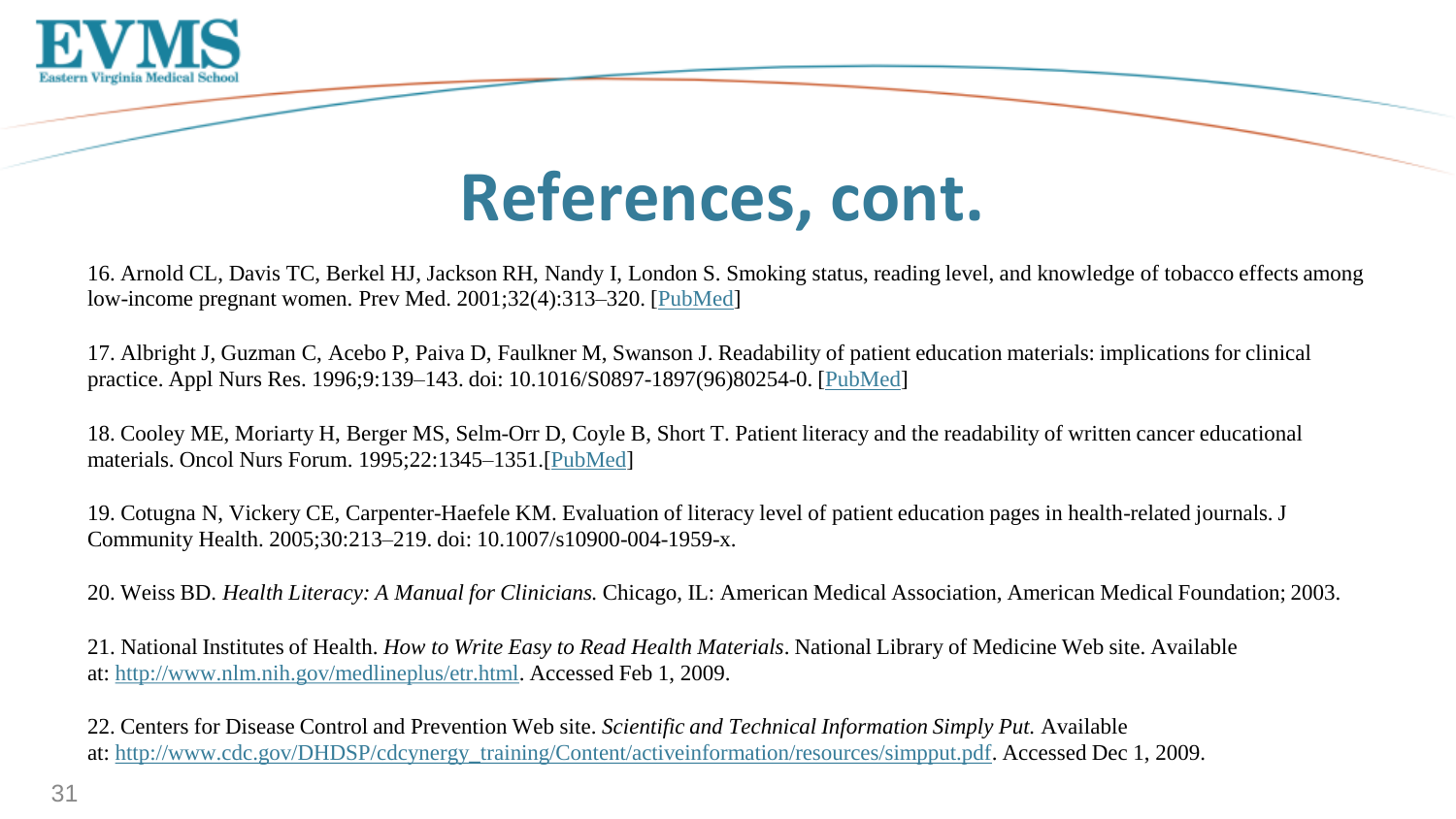

## **References, cont.**

23. Berland GK, Elliott MN, Morales LS, Algazy JI, Kravitz RL, Broder MS, Kanouse DE, Munoz JA, Puyol JA, Lara M, Watkins KE, Yang H, McGlynn EA. Health information on the Internet: accessibility, quality, and readability in English and Spanish. JAMA. 2001;285:2612-2621. doi: 10.1001/jama.285.20.2612. [[PubMed\]](https://www.ncbi.nlm.nih.gov/pubmed/11368735)

24. D'Alessandro DM, Kingsley P, Johnson-West J. The readability of pediatric patient education materials on the World Wide Web. Arch Pediatr Adolesc Med. 2001;155:807–812. [[PubMed\]](https://www.ncbi.nlm.nih.gov/pubmed/11434848)

*25.* Stewart DW, Adams CE, Cano MA, et al. Associations Between Health Literacy and Established Predictors of Smoking Cessation. *American journal of public health*. 2013;103(7): e43-e49. doi:10.2105/AJPH.2012.301062.

26. NRHA Public Housing Communities Go Smoke Free. (2018, May 10). Retrieved from <http://www.nrha.us/content/nrha-public-housing-communities-go-smoke-free>

27. University of Wisconsin Population Health Institute. (2018). County Health Rankings and Roadmaps: Health Outcomes for Norfolk City . Retrieved from <http://www.countyhealthrankings.org/app/virginia/2018/rankings/norfolk-city/county/outcomes/overall/snapshot>

28. Centers for Disease Control and Prevention, National Center for Chronic Disease Prevention and Health Promotion, Division of Population Health. 500 Cities Project Data [online]. 2016 [accessed Jun 19, 2018]. URL: [https://www.cdc.gov/500cities.](https://www.cdc.gov/500cities)  [29. Tuong, W., Larsen, E. R., & Armstrong, A. W. \(2012\). Videos to influence: A systematic review of effectiveness of video-based education in modifying health behaviors.](https://www.cdc.gov/500cities)  [Journal of Behavioral Medicine, 37\(2\), 218-233. doi:10.1007/s10865-012-9480-7](https://www.cdc.gov/500cities)

[30. Stanczyk, N., Vries, H. D., Candel, M., Muris, J., & Bolman, C. \(2016\). Effectiveness of video-](https://www.cdc.gov/500cities) [versus text-based computer-tailored smoking cessation interventions](https://www.cdc.gov/500cities)  [among smokers after one year. Preventive Medicine, 82, 42-50. doi:10.1016/j.ypmed.2015.11.002](https://www.cdc.gov/500cities) 

[31. Cinciripini, P., McClure, J., Wetter, D., Perry, J., Blalock, J., Cinciripini, L., … Skaar, K. \(2000\). An evaluation of videotaped vignettes for smoking cessation and relapse](https://www.cdc.gov/500cities)  [prevention during pregnancy: the Very Important Pregnant Smokers \(VIPS\) program. Tobacco Control, 9\(Suppl 3\), iii61–iii63. http://doi.org/10.1136/tc.9.suppl\\_3.iii61](https://www.cdc.gov/500cities)

[32. Helms, V. E., King, B. A., & Ashley, P. J. \(2017\). Cigarette smoking and adverse health outcomes among adults receiving federal housing assistance.](https://www.cdc.gov/500cities) *[Preventive](https://www.cdc.gov/500cities)  [Medicine](https://www.cdc.gov/500cities)*[,](https://www.cdc.gov/500cities) *[99](https://www.cdc.gov/500cities)*[, 171–177. http://doi.org/10.1016/j.ypmed.2017.02.001](https://www.cdc.gov/500cities)

32